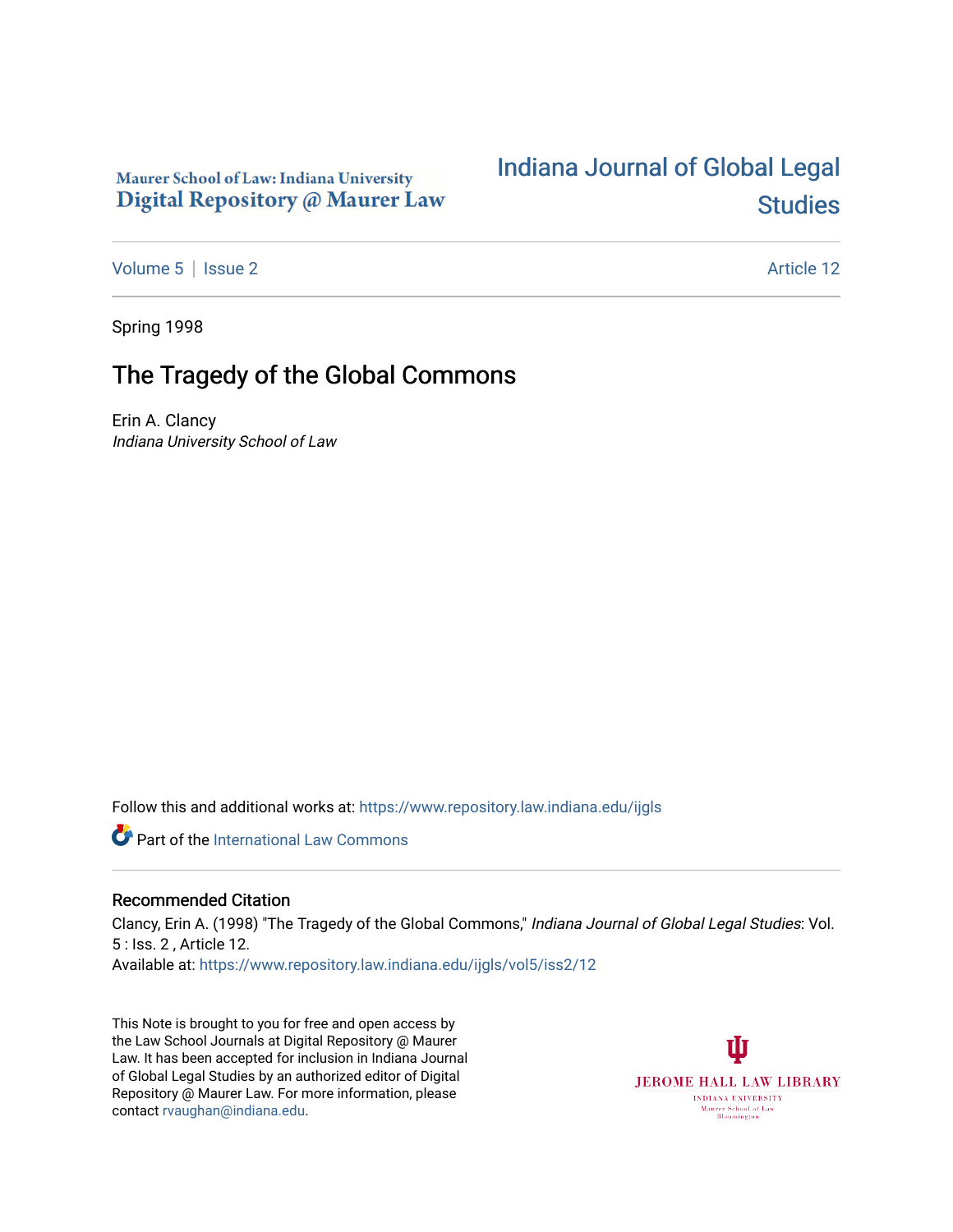## **The Tragedy of the Global Commons**

ERiN **A. CLANCY\***

INTRODUCTION

Global commons. Say it out loud a few times. It has a nice ring, doesn't it? Admittedly, it paints an appealing scene. Picture forests of happy little trees<sup>1</sup> surrounded by a multicultural ring-around-the-rosey.<sup>2</sup> People of all nations join hands in a collaborative appreciation of the beauty of nature. One can almost imagine a shared space, equivalent to the kindergarten sandbox, where everyone plays nicely with their neighbor.

Unfortunately, reality is not as picturesque. Global commons are not, as their name would logically imply, equally shared resources. Moreover, areas labeled as global commons are not any more protected than areas subject to sovereign utilization. Their inherent value is not natural, but financial. Consequently, these global commons are labeled as such not in the hopes of maintaining pristine treasures, but for extracting the most profit over the longest period. Ultimately, as long as treaties concerning these areas focus on exploitation instead of preservation, there will be no more rosey to ring around.

This note will address the impending degradation of the global commons and how treaties incorporating these areas offer ineffective protection. **I** will define the theories of sustainable development and the common heritage of mankind (CHM) and outline their incorporation into international environmental agreements. Specifically, **I** will focus on the UnitedNations Convention on the Law of the Sea **(UNCLOS)** and the Convention on Biological Diversity (Convention). In analyzing these international agreements, **I** will discuss how their development and text portray global commons as resources to be exploited

**<sup>\*</sup> J.D.,** Indiana University School of Law, Bloomington, **1998.** The author wishes to thank Professor Donald Gjerdingen for his advice, insight, and appreciation of sarcasm. **She** also wishes to thank her parents, **family,** and friends for their confidence and support. And a final thanks to her roommates for the motivation through the late nights, without which this note could not have been written.

**<sup>1.</sup>** The phrase "happy little trees" was coined **by** the late artist, Bob Ross, who always encouraged viewers to **paint** whatever they wanted in their little worlds.

<sup>2.</sup> Ring-around-the-rosey was originally derived from the bubonic plague, indicating that an individual was infected. However, the author is utilizing it in a more current interpretation, as a children's game.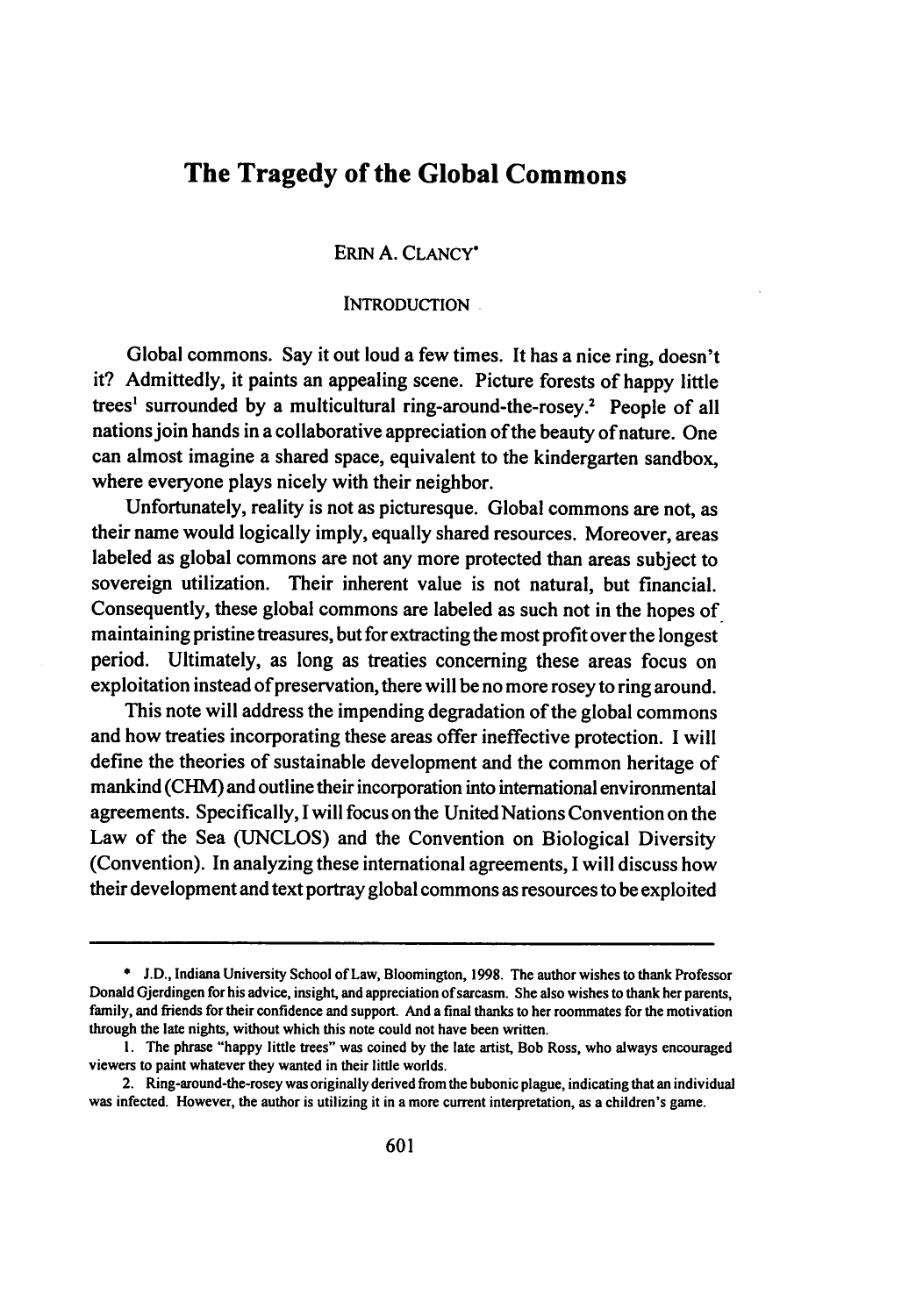GLOBAL LEGAL STUDIES JOURNAL **[Vol. 5:601**

for the profit of select parties. Finally, I will address how the principles of sustainable development and **CHM,** as incorporated into international environmental agreements, undermine attempts to preserve our global commons.

#### I. PRESERVATION AND GLOBAL COMMONS

In his comment, Phillip **E.** Wilson, Jr. postulates saving the rainforests **by** declaring them global commons? He proffers that the rainforests belong to the world as a whole, thus negating any sovereign right the indigenous nation has to the exploitation of their rich natural resources.<sup>4</sup> Exploitation is a guarantee under Principle 21 of the Stockholm Declaration and each state has the undeniable sovereignty to utilize its own natural resources as it reasonably sees fit.<sup>5</sup>

Wilson reasons that declaring these quickly vanishing ecosystems commons would in turn save them from the developing nations in which they are located.<sup>6</sup> These nations, he argues, because of their suffering economies, can only see short term gains and not long term sustainability.<sup>7</sup> Global commons are the property of all nations' and would therefore have a built-in safeguard. Since more than one interest would be at stake, the focus would be more on conservation and effective utilization and not unilateral exploitation." The benefits of the rainforests would be equally shared **by** competing interests.

States have, in accordance with the Charter of the United Nations and the principles of international law, the sovereign right to exploit their own resources pursuant to their own environmental policies, and the responsibility to ensure that activities within their jurisdiction or control do not cause damage to the environment of other States or of areas beyond the limits of national jurisdiction.

602

<sup>3.</sup> Phillip E. Wilson, Jr., *Barking Up the Right Tree: Proposals For Enhancing the Effectiveness of the International Tropical Timber Agreement,* 10 **TEMP.** INT'L & CoMp. L.J. 229,244(1996).

*<sup>4.</sup> Id.* at 295.

*<sup>5.</sup> See Report of the U.N. Conference on the Human Environment,* U.N. Doc. A/CONF.48/14, at 2-65 (1972), *reprinted in* Louis Sohn, *The Stockholm Declaration on the Human Environment,* 14 HARV. **INT'L** L.J. 423,485-505 (1973) [hereinafter Stockholm Declaration]. The **full** text of Principle 21 reads as follows:

*Id.*

*<sup>6.</sup> See* Wilson, *supra* note **3,** at 295.

*<sup>7.</sup> See id* at 238.

*<sup>8.</sup> See id at* 245.

*<sup>9.</sup> See id. See also* Christopher **C.** Joyner, *Freedom For the Seas In the 21st Century: Ocean Governance and Environmental Harmony, 5* **COLO.** J. **INr'L.** ENvTL. L.&POL'y421,428-29,431 (1994)(book review).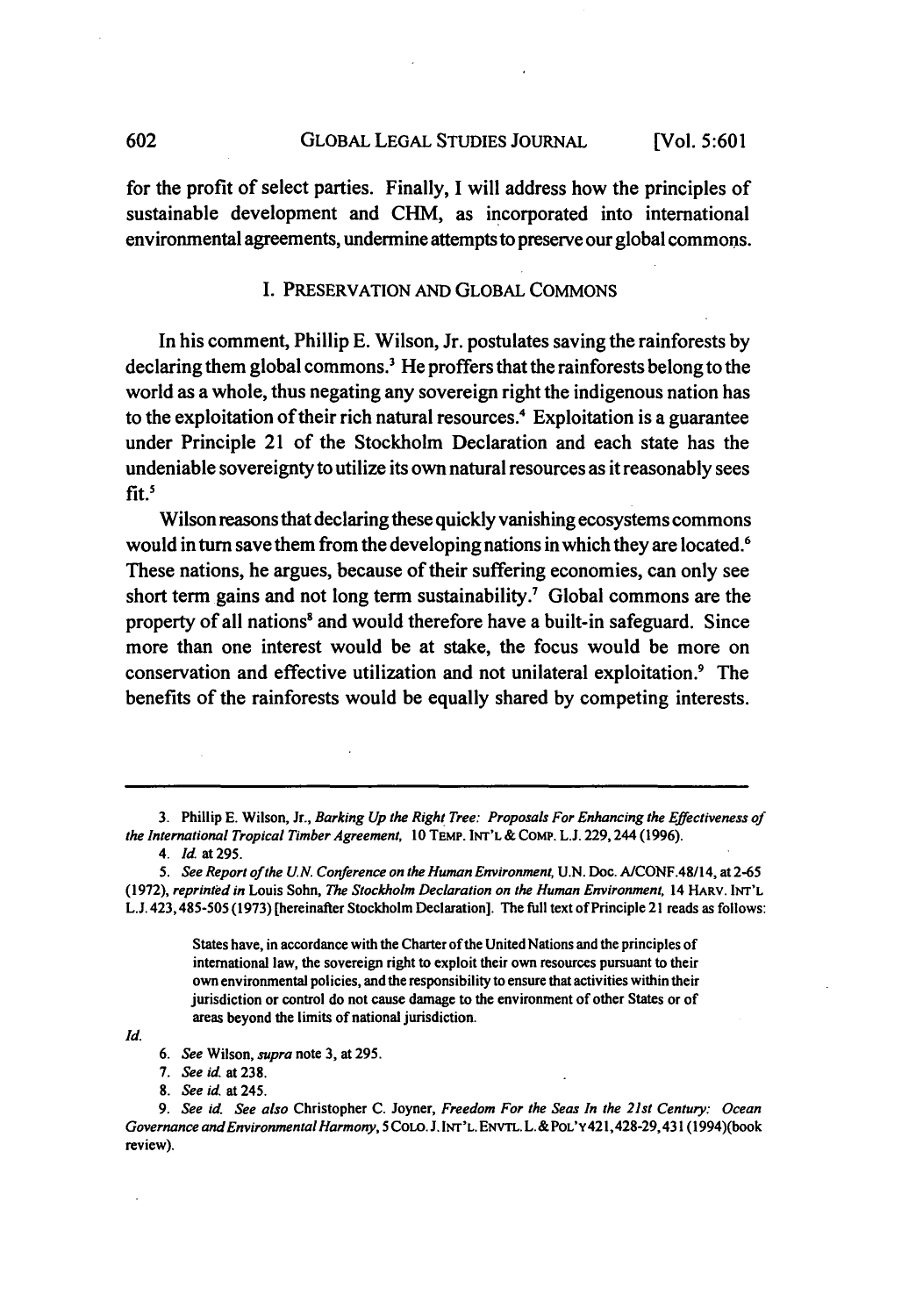#### THE TRAGEDY OF THE GLOBAL COMMONS **1998]**

These interests would necessarily balance the demand and supply and ultimately conserve these global commons.<sup>10</sup>

603

**.** The question remains, though, does a mere label effectively preserve a vanishing niche? I would argue that the answer is a definitive no. In fact, there is no evidence that areas internationally acknowledged as "global commons" are any better off than ecosystems under sovereign control. The reason is simple: making an area a common property does not promote its conservation per se. The label simply divides the same amount of resources among an increasing number of people. Unless individual users are somehow compelled to conserve, it is in their immediate best interest not to." Moreover, if the focus behind making the area a commons promotes maximum exploitation, the incentive for overuse is further increased. Accordingly, regardless of the number of competing interests involved, as long as there remains a motivation to exploit and not preserve, the situation will likely remain the same.

#### II. GLOBAL COMMONS

Global commons are defined as "areas outside the jurisdiction of any nation or group of nations."'2 This definition has been applied to a plethora of environments including: the high seas, outer space, the atmosphere, deep sea beds, and parts of Antarctica.<sup>13</sup> The basic premise of commons lies in the term *res communes:* the idea that these areas are for the benefit of all nations and, as such, every nation shares a common interest in them. <sup>4</sup>

<sup>10.</sup> *See* Wilson, *supra* note 3, at 294.

**<sup>11.</sup>** This theory is the premise of the "Tragedy of the Commons" and will be discussed in detail later. 12. Wilson, *supra* note 3, at 232 (citing Jeffrey L. Dunoff, *Reconciling International Trade with Preservation of the Global Commons: Can We Prosper and Protect?,* **49** WASH. & **LEE** L. REv. 1407, 1408 (1992)).

**<sup>13.</sup>** *See* Wilson, *supra* note **3,** at 232. *See also* Joan Eltman, *A Peace Zone on the High Seas: Managing the Commons For Equitable Use,* **5 INT'L LEGAL PERPS.** 47,64 (1993). The focus of this note will be deep seabeds and the high seas. Therefore, both the atmosphere and outer space as labeled "global commons" are beyond the scope of this note.

<sup>14.</sup> Eltman, *supra* note **13,** at 64. *Res communes* is defined as: "things common to all; that is, those things which are used and enjoyed **by everyone...** but can never be exclusively acquired as a whole **..** BLACK's **LAW DICTIONARY** 1304-05 (6th **ed. 1990).**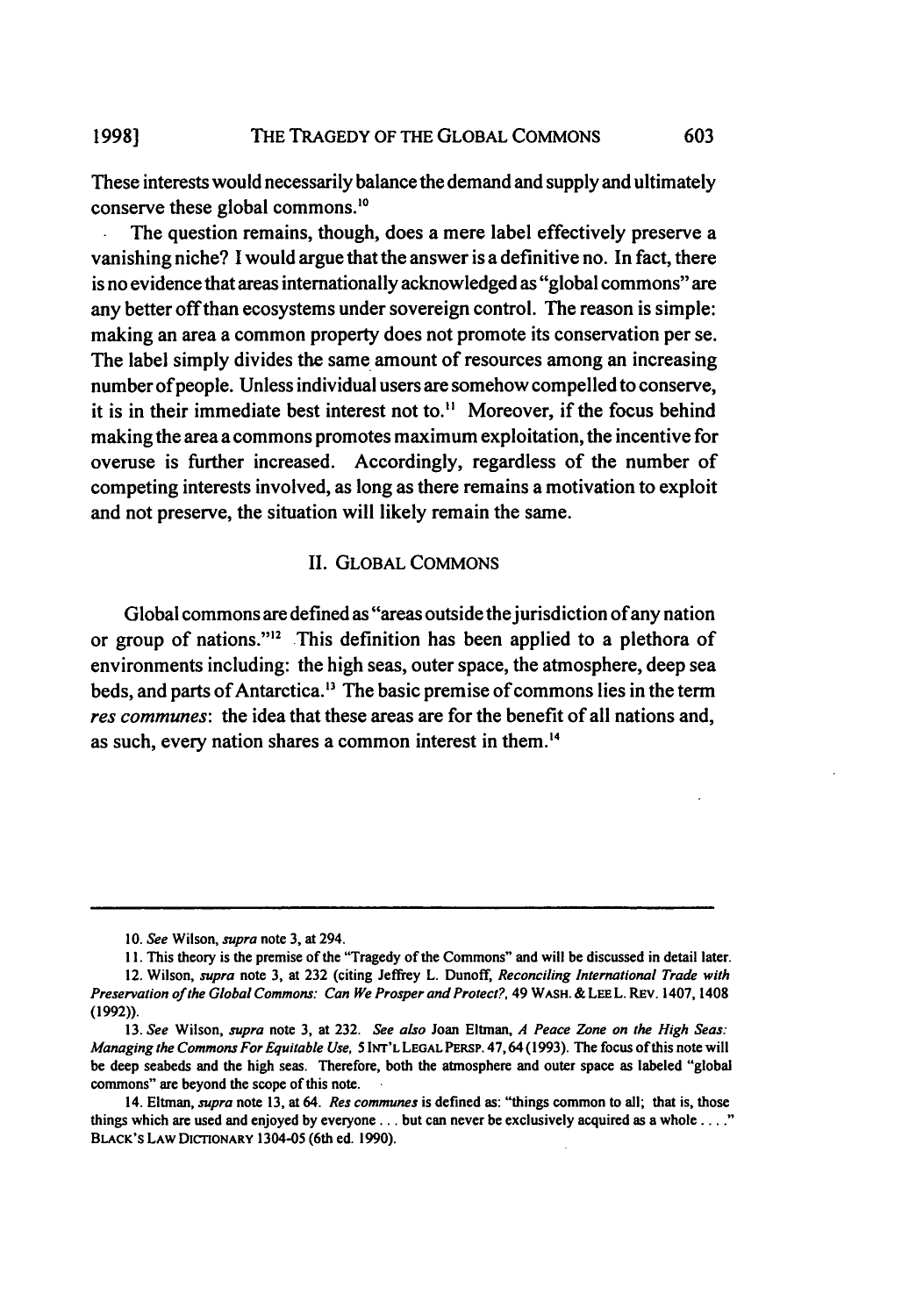The inherent problem in this communal property is the idea put forth **by** Garrett Hardin in his **1968** article entitled *The Tragedy of the Commons."* Hardin theorized that in communal property systems, each individual enjoys the benefit of exploiting the resource to its maximum, while the cost of this increased utilization is spread out over all users.<sup>16</sup> Consequently, there is incentive for individual over exploitation.<sup>17</sup> Applying this theory to global expanses shows that "the disadvantage inherent in this doctrine is that nations are free to make maximum use of resources because no outside mechanism exists to force their acceptance of external costs, either the cost of resource degradation or the cost of resource depletion."<sup>18</sup> Much like the herding commons depicted in Hardin's essay, global commons are susceptible to overuse. <sup>19</sup>

This problem is indeed a serious one. Global commons become, in effect, a target for over exploitation. Moreover, critics have addressed the problems of free riders and the Prisoner's Dilemma in dealing with commons.<sup>20</sup> The end

15. Garrett Hardin, *The Tragedy of the Commons,* 162 **SCIENCE** 1243 (1968), *reprinted in* Fred P. Bosselman, *Replaying the Tragedy of the* Commons, 13 YALE J. ON REG. 391 (1996)(book review). 16. Bosselman, *supra* note 15, at 391-92. Hardin analyzed the Tragedy as such:

> Picture a pasture open to all. It is to be expected that each herdsman will try to keep as many cattle as possible on the commons .... Explicitly or implicitly, more or less consciously, he asks, "What is the utility to me of adding one more animal to my herd?" This utility has one negative and one positive component ....

> The positive component is the benefit to the individual peasant from grazing one additional animal. The negative component is the reduction in grass available to feed his other animals. But since "the effects ofovergrazing are shared by all the herdsmen," the negative component as measured by any given herdsman is overshadowed by the positive benefit to him of grazing an additional animal. Therein lies the tragedy. Each man is locked into a system that compels him to increase his herd without limit-in a world that is limited. Ruin is the destination toward which all men rush, each pursuing his own best interest in a society that believes in the freedom of the commons.

**Id.** (quoting Hardin.)

- 17. *See* id.
	- 18. Eltman, *supra* note 13, at 64.

19. Just as the tragedy can affect cattle pastures, it can also affect migrating fish populations in the high seas, or the estimated amount of finite resources in the deep seabed.

20. Free rider problems can arise in various situations dealing with commons. One pertinent example occurs when non-parties to an agreement continue to exploit resources that agreeing parties have implemented actions to conserve. These free riders benefit from increased yield and decreased competition at the expense of conserving parties. The environmental thrustofthe agreement fails because resources are still being exploited. *See* Taunya L. McLarty, *WTO and NAFO Coalescence: A Pareto Improvement for Both Free Trade and Fish Conservation,* 15 VA. ENvrL L.J. 469,513 n.289 (1996). The Prisoner's Dilemma focuses on rational users and self-interest. This theory predicts that as long as benefits outweigh costs, rational users will ignore the possibility of future gains and continue to exploit resources. Accordingly, conservation benefits are never reached. *See* James C. Wood, *Intergenerational Equity and Climate Change,* 8 GEO. **INT'L** ENVTL. L. REV.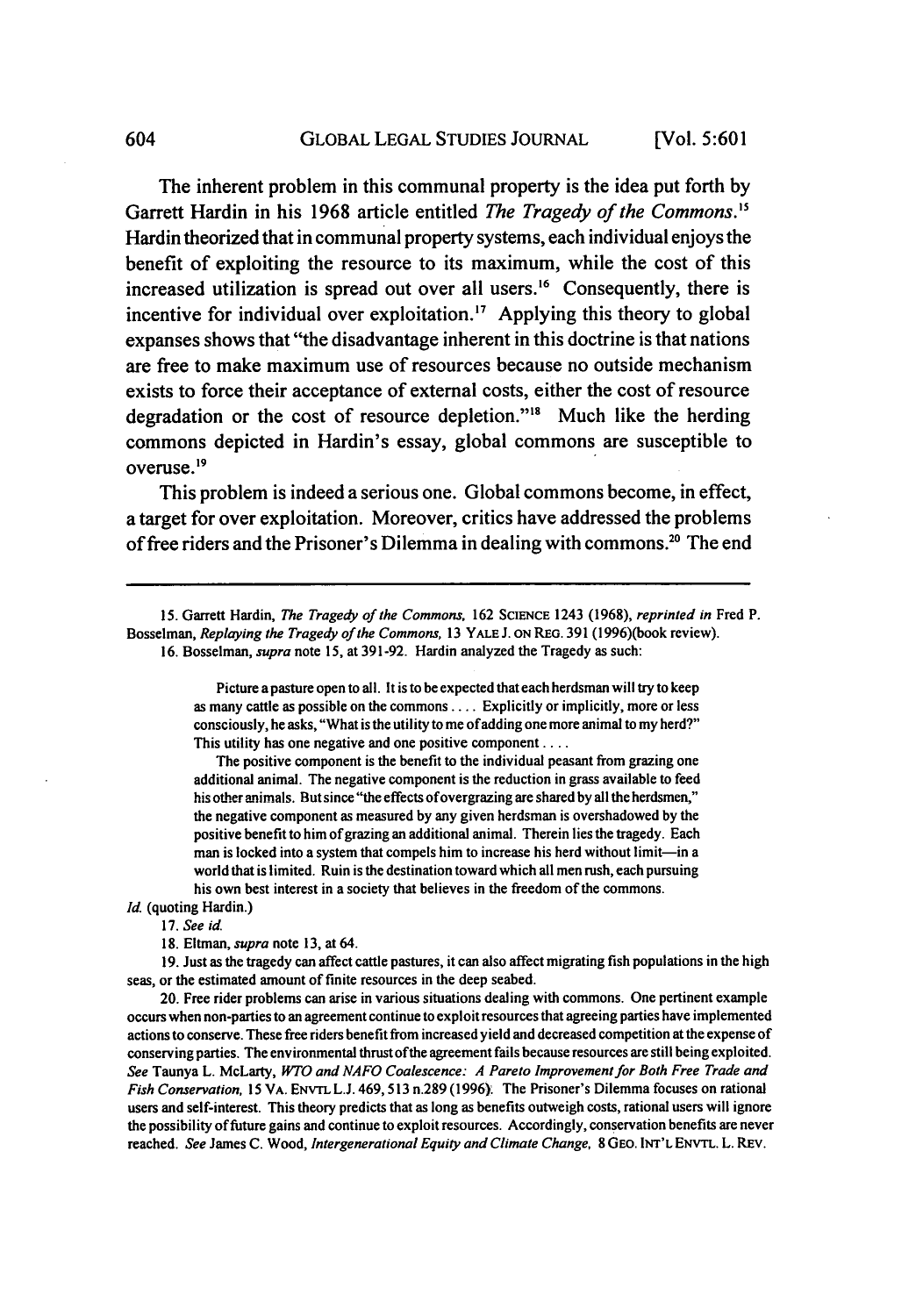result is the same, however. These global commons fall victim to the predatory interest of individual exploiting nations.

Many theories have been postulated to diminish or eradicate the tragedy of the commons. It has even been argued that the Tragedy of the Commons itself is not as dramatic as once thought.<sup>21</sup> However, two methodologies in particular have emerged as the great contenders in the battle against the Tragedy of the Commons: CHM and sustainable development. CHM has been accepted and incorporated into UNCLOS, $2^2$  while the idea of sustainable development has been incorporated into the Convention and other international environmental agreements.<sup>23</sup> In reality, these theories sufficiently address the concerns of utility. They promote development, economic growth, and profit sharing. However, in incorporation and application, these theories encourage overuse and profit hoarding, and effectively stunt the economic growth of developing nations. More importantly, each theory fundamentally fails to protect that which is to be utilized: the commons themselves.

#### III. COMMON HERITAGE OF MANKIND

The CHM, as applied to global commons, incorporates five principles.<sup>24</sup> First, the areas are not owned by anyone. Therefore, they cannot be appropriated nor fall under any sovereign control. Instead, the commons are to be managed by the international community as a whole.<sup>25</sup> Second, as management is controlled by everyone, "universal popular interests" not

<sup>293,</sup> 310 (1996).

*<sup>21.</sup> See* **ELINOR OSTROM ET AL., RULES, GAMES, AND COMMON-POOL RESoURcES** (1994), *reprinted in* Bosselman, *supra* note **15,** at **392-93.**

<sup>22.</sup> *Third United Nations Conference on the Law of the Sea,* United Nations Convention on the Law of the **Sea,** *opened for signature* Dec. **10, 1982,** art. **136,** 21 I.L.M. **1261 (1982),** *reprinted in* **ANTHONY D'AMATO & KIRSTEN ENGEL, INTERNATIONAL ENVIRONMENTAL LAW ANTHOLOGY, app. 103, 118** (1996)[hereinafter **UNCLOS].**

**<sup>23.</sup>** *United Nations Conference on Environment and Development,* Convention on Biological Diversity, *openedfor signature,* June **5, 1992,** art. **6,31** I.L.M. **818 (1992),** *reprinted in D'AMATOETAL.,supra* note 22, at app. **73** [hereinafter Convention].

<sup>24.</sup> *See* Christopher C. Joyner, *Legal Implications of the Concept of Common Heritage of Mankind,* 35 **INT'L** & COMP. **L.Q. 190, 190-99 (1986),** *reprinted in* **D'AMATO ET AL.,** *supra* note 22, at 3 **1.**

<sup>25.</sup> *See id.*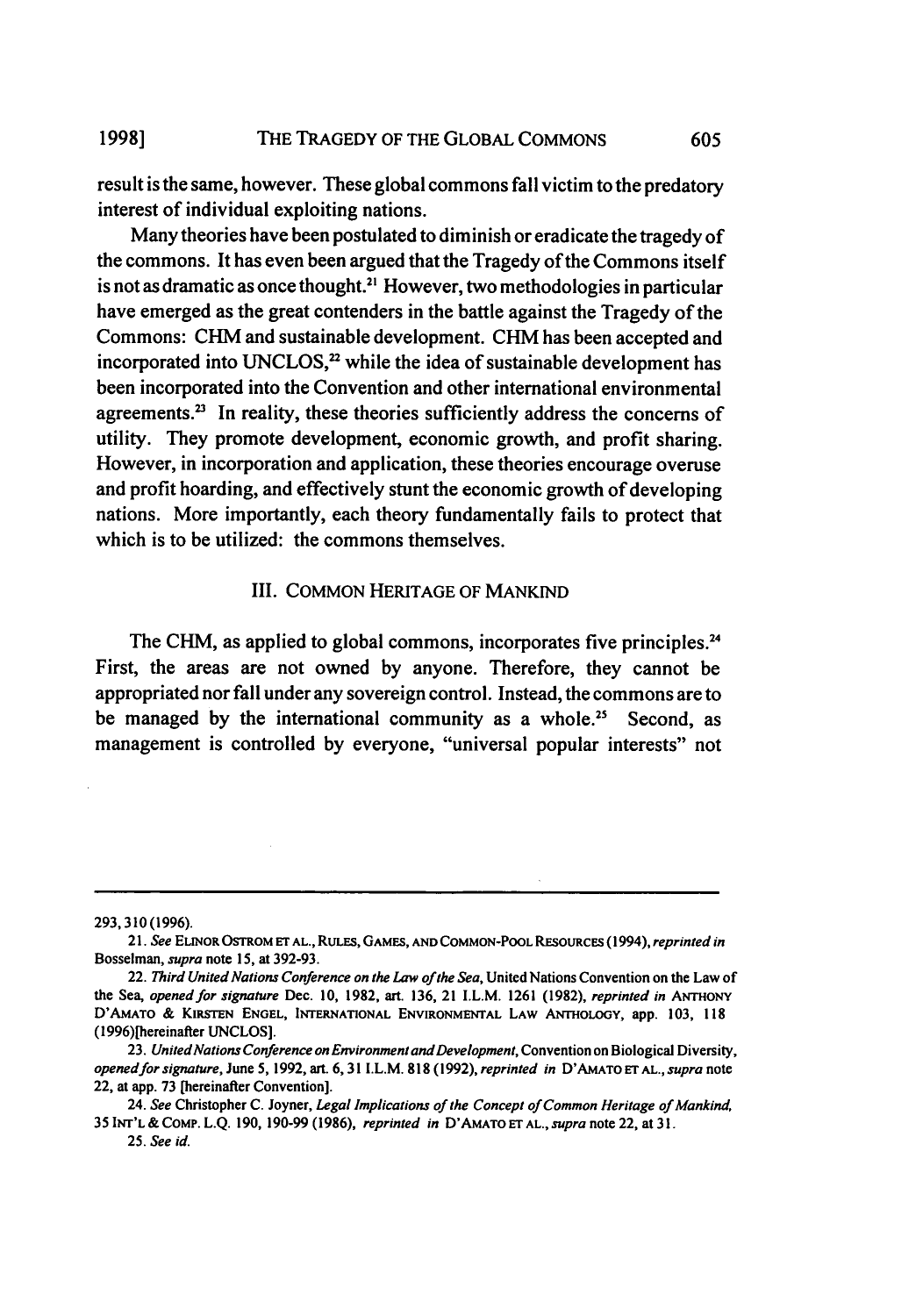national interests, "assume priority."<sup>26</sup> Third, all benefits derived from economic exploitation of these global commons are shared among all parties." Fourth, use of the commons is limited to peaceful activity.<sup>28</sup> Finally, all scientific research conducted in these areas would be readily available to interested parties.29

These principles appear, on the surface, to be motivated **by** a desire to preserve global commons. However, the premise of CHM lies in exploitation of these areas. "CHM involves inclusive enjoyment and sharing the products of the common heritage, and its thrust remains redistribution not conservation."<sup>30</sup> Therefore, it appears that the focus of CHM is not on how states can work together to protect these areas, but how states can divide the profits of exploitation. **CHM** is designed to capitalize on exploitation with an entitlement given to all parties involved.<sup>31</sup> Obviously, the more the resources are exploited, the more each party gets. The incentive therefore is not to conserve, but to "maximiz[e] resource exploitation and economic returns." **32**

Picture a homemade apple pie. A pie can be eaten in one of two ways: it can be sliced into several pieces and served to many, or a single eater can devour it whole. **CHM** simply puts the pie on the buffet table. **CHM** methods seems much more polite, but the end result is the same. Either way, all that is left are a few crumbs and an empty pie plate. Now, equate the pie with a finite natural resource like oil. If the oil's source is declared a global common, we serve it up buffet style. Granted, it seems more fair than a single nation's sovereign gluttony, but the oil is gone none the less. There are simply more satisfied customers.

**<sup>26.</sup>** *Id.*

**<sup>27.</sup>** *See id.*

**<sup>28.</sup>** *See id.*

**<sup>29.</sup>** *See id.* at **31-32.**

<sup>30.</sup> Lakshman Guruswamy, *International Environmental Law: Boundaries, Landmarks, and Realities,* **10 NAT. RESOURCES & ENV'T 43,48 (1995).**

**<sup>31.</sup>** *See id.*

**<sup>32.</sup> Id.**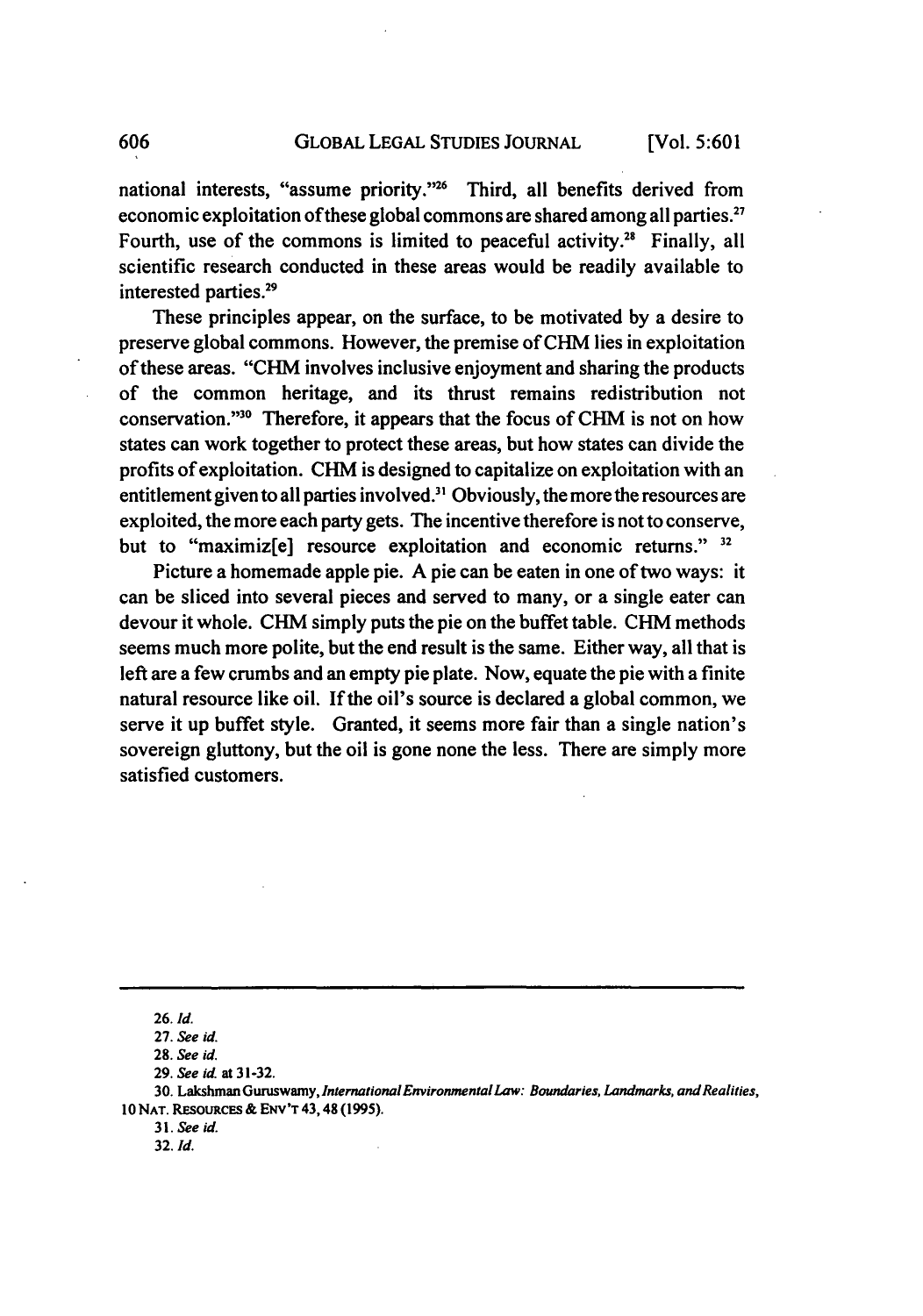#### IV. **SUSTAINABLE DEVELOPMENT**

Sustainable development is equally fixated with the utilization of resources and distribution of economic gains. Inherent in the term "development" is the concept of growth. This growth is fueled **by** the consumption of natural resources. The term "sustainable" pertains to the distribution of that growth.<sup>33</sup> Ultimately, sustainable development seeks to promote economic growth so that current needs can be sated, without jeopardizing the needs of future generations.34 Arguably, conservation is an integral part ofthis theory. Clearly, future generations cannot prosper if there are no resources to exploit. The goal then becomes to accurately assess the highest level of exploitation of resources possible while maintaining a large enough resource base for future support. This calculation is what is known scientifically as "maximum sustainable yield."35

In theory, sustainable development sounds like a promising idea. Economic needs are met and growth is encouraged. More importantly, global resources are conserved.<sup>36</sup> However, in reality, the implementation of this theory is not as promising. In order to keep a sustainable base of resources, one must have an accurate calculation of maximum yield. This necessitates precise scientific data that is not always plausible, especially when considering vast and complex

**33. See D'AMATo ET AL., supra** note 22, at 24 (citing WORLD **COMMISSION** ON **ENVIRONMENT AND** DEVELOPMENT, OUR **COMMON FtrruRE 37-46 (1987)).**

**34. See id.** at **26.**

**35. UNCLOS,** *supra* note 22, art. **119.** The text of this article outlines the plethora of factors that an individual state must observe in its calculation of "maximum sustainable yield." It reads in part:

[Sltates shall:

(a) take measures which are designed **...** to maintain or restore populations of harvested species at levels which can produce the maximum sustainable yield, as qualified **by** relevant environmental and economic factors, including the special requirements of developing States, and taking into account fishing patterns, the interdependence of stocks and any generally recommended international minimum standards, whether subregional, regional, or global; **(b)** take into consideration the effects on species associated with or dependent upon harvested species with a view to maintaining or restoring populations of such associated or dependent species above levels at which their reproduction may become seriously threatened.

*Id.*

**36. 1** find it important to note that these resources are spared not for their intrinsic value of existence, but for their promise of future revenue.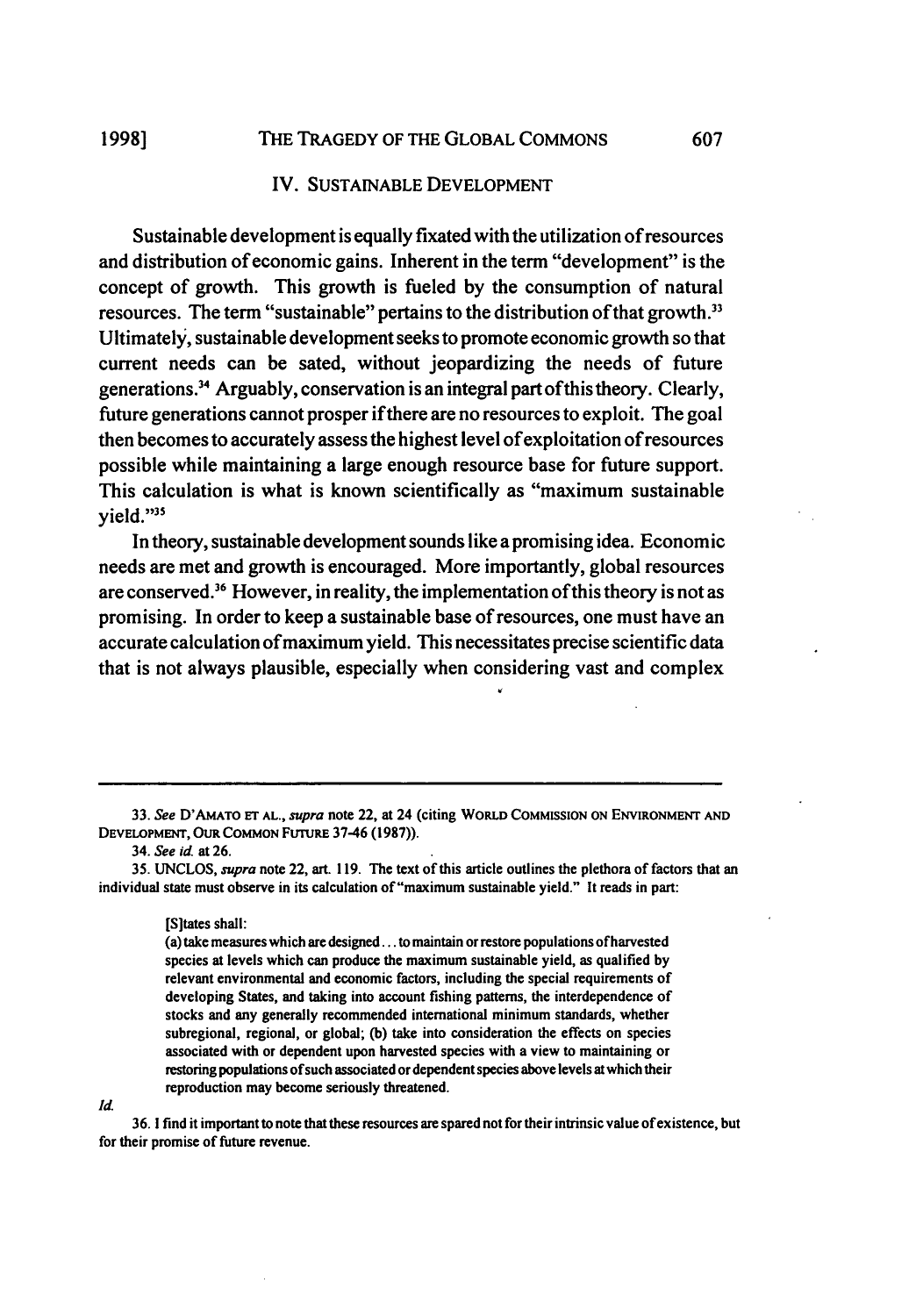environmental factors<sup>37</sup> and dealing with estimated amounts of resources.<sup>38</sup> When the precise amount of a resource is unknown, it is not possible to calculate how much exploitation it can withstand and still be able to provide for future generations. On its face, sustainable development has a promising mix of economic soundness and environmental concern. However, in application, the theory is fraught with the dangers of over exploitation and unmaintainable profitability.

#### V. UNITED NATIONS CONVENTION ON THE LAW OF THE SEA

UNCLOS was signed on December 10, 1982 and entered in force on November 16, 1994.<sup>39</sup> The agreement itself has tremendous scope<sup>40</sup> and its drafting incorporates an obvious focus on dispute resolution. 4' The thrust of UNCLOS, as summarized in its preamble, is a desire to establish "a legal order for the seas and oceans which will facilitate international communication, and will promote the peaceful uses of the seas and oceans, the equitable and efficient utilization of their resources, the conservation of their living resources, and the study, protection and preservation of the marine environment."<sup>42</sup> UNCLOS makes it clear, however, that state sovereignty will be duly regarded in the creation of this order.<sup>43</sup>

38. One example is the estimated amount of fossil fuel buried below Antarctica's continental shelf.

Prompted by a desire to settle, in a spirit of mutual understanding and co-operation, all issues relating to the law of the sea and aware of the historic significance of this Convention as an important contribution to the maintenance of peace, justice and progress for all peoples of the world, . . . .

*Id.*

42. *Id.* 43. *See id.*

608

**<sup>37.</sup>** Clearly, UNCLOS obligates the states to consider many intricate factors. *See* UNCLOS, *supra* note 22. Unfortunately, when taking into account all those contributing considerations, it is impractical, if not impossible, to obtain accurate results.

<sup>39.</sup> *See* UNCLOS, *supra* note 22.

<sup>40. &</sup>quot;The Convention includes within it's [sic] 320 articles, 9 annexes, and 2 resolutions, the entire range of activities related to the world's oceanic uses." Captain Edward Dangler, *United Nations Convention on the Law of the Sea,* 3 MAR. L. PRAc. 1159 (1996).

*<sup>41.</sup> See* UNCLOS, *supra* note 22. In **the** agreement's preamble the focus on dispute resolution is clear. A pertinent part reads: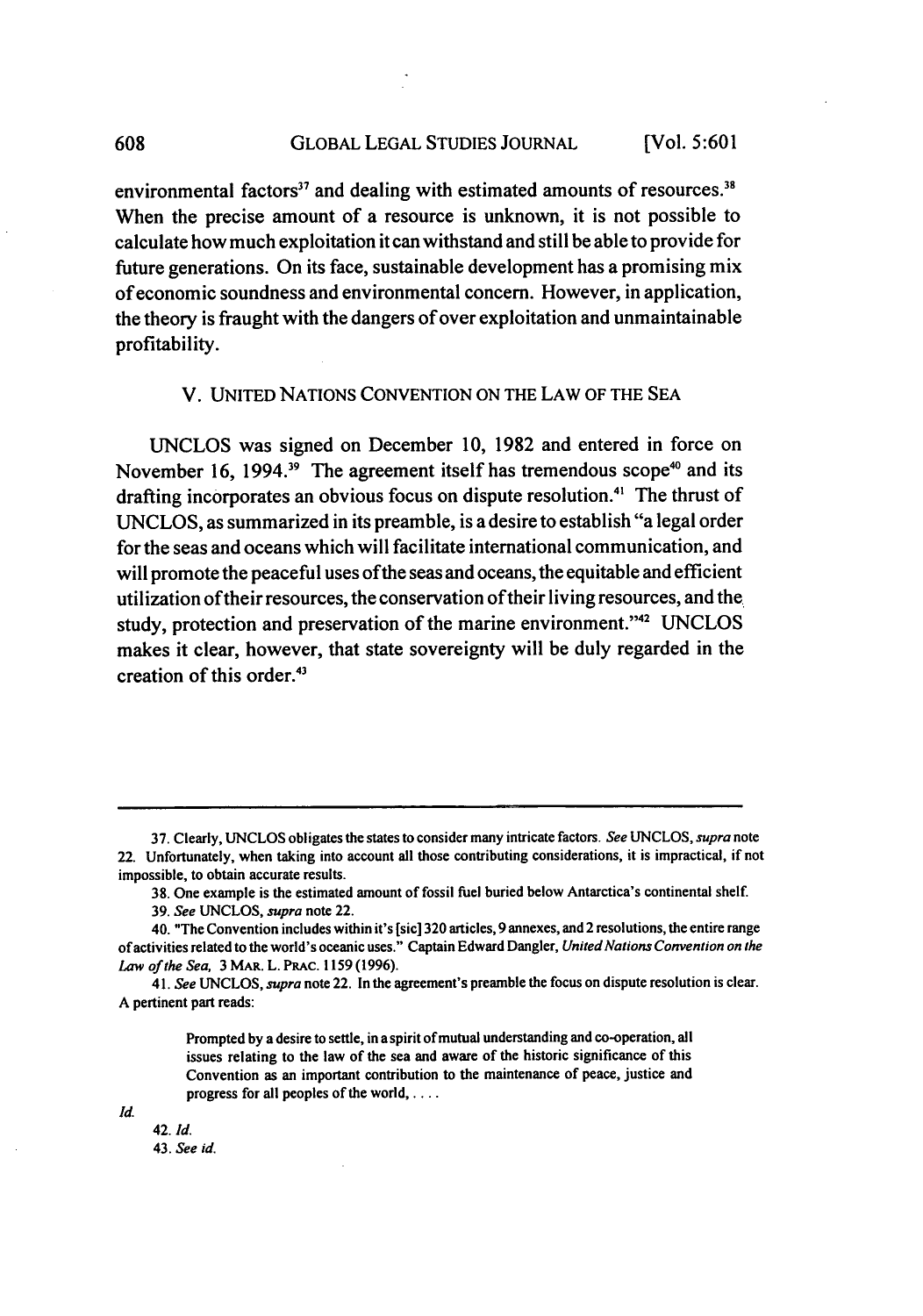#### THE TRAGEDY OF THE GLOBAL COMMONS **1998] 609**

Included in the agreement are the duties and rights of each nation with regard to natural resources within the limits of their sovereignty as well as beyond national jurisdiction.<sup>44</sup> It creates new territorial boundaries in sovereign waters as well as on the high seas.<sup>45</sup> In its focus on dispute resolution, UNCLOS also establishes central administrative, legislative, and judicial bodies designed to enforce the principles of the Convention.<sup>46</sup>

UNCLOS appears, on its face, to be a tremendous, environmentally conscious step for the nations of the globe. However, in application, the focus is clearly on exploitation of natural resources, especially those within the global commons. As I will analyze in detail, the treaty, its amendments, and its provisions do little to preserve these common areas. Moreover, I will depict how the application of these new provisions serve to contradict CHM, the very theory that the treaty embraces. Ultimately, UNCLOS becomes a tool for over exploitation, with the potential for profit enjoyed solely **by** select states.

#### VI. JURISDICTIONAL ENCROACHMENT

UNCLOS sets out detailed and complex guidelines to determine territories and each state's rights and duties regarding them. The first level of jurisdiction is the Territorial Sea.<sup>47</sup> This area stretches twelve nautical miles from the coast and is under the exclusive sovereign control of the coastal state.<sup>48</sup> The exercise of sovereignty over these areas is subject to UNCLOS itself and other rules of international law.49 This idea is not novel nor surprising. Exploitation **by** rights of sovereignty has long been embraced **by** principles of international environmental law.<sup>50</sup> However, UNCLOS also created a Contiguous Zone<sup>51</sup> and an Exclusive Economic Zone (EEZ)<sup>52</sup> which effectively serve as jurisdictional encroachment into the commons known as the high seas. The Contiguous Zone stretches twenty-four nautical miles from the baseline **by** which the breadth of

**49. See** *id.* at art. 2. For example, these contiguous zones must allow for the innocent passage of foreign vessels. **See** *id.* at art. **17.**

*50. 3ee,* **e.g.,** Stockholm Declaration, **supra** note 5.

**<sup>44.</sup> See** Dangler, **supra** note 40, at **1159-60.**

**<sup>45.</sup> Id.**

**<sup>46.</sup>** *Id.* **at 1159.**

<sup>47.</sup> **See UNCLOS, supra** note 22, at arts. **2-3.**

<sup>48.</sup> **See** *id.*

*<sup>51.</sup>* **See UNCLOS, supra** note **22,** at arts. **2-3.**

**<sup>52.</sup> See** *id. at art. 55.*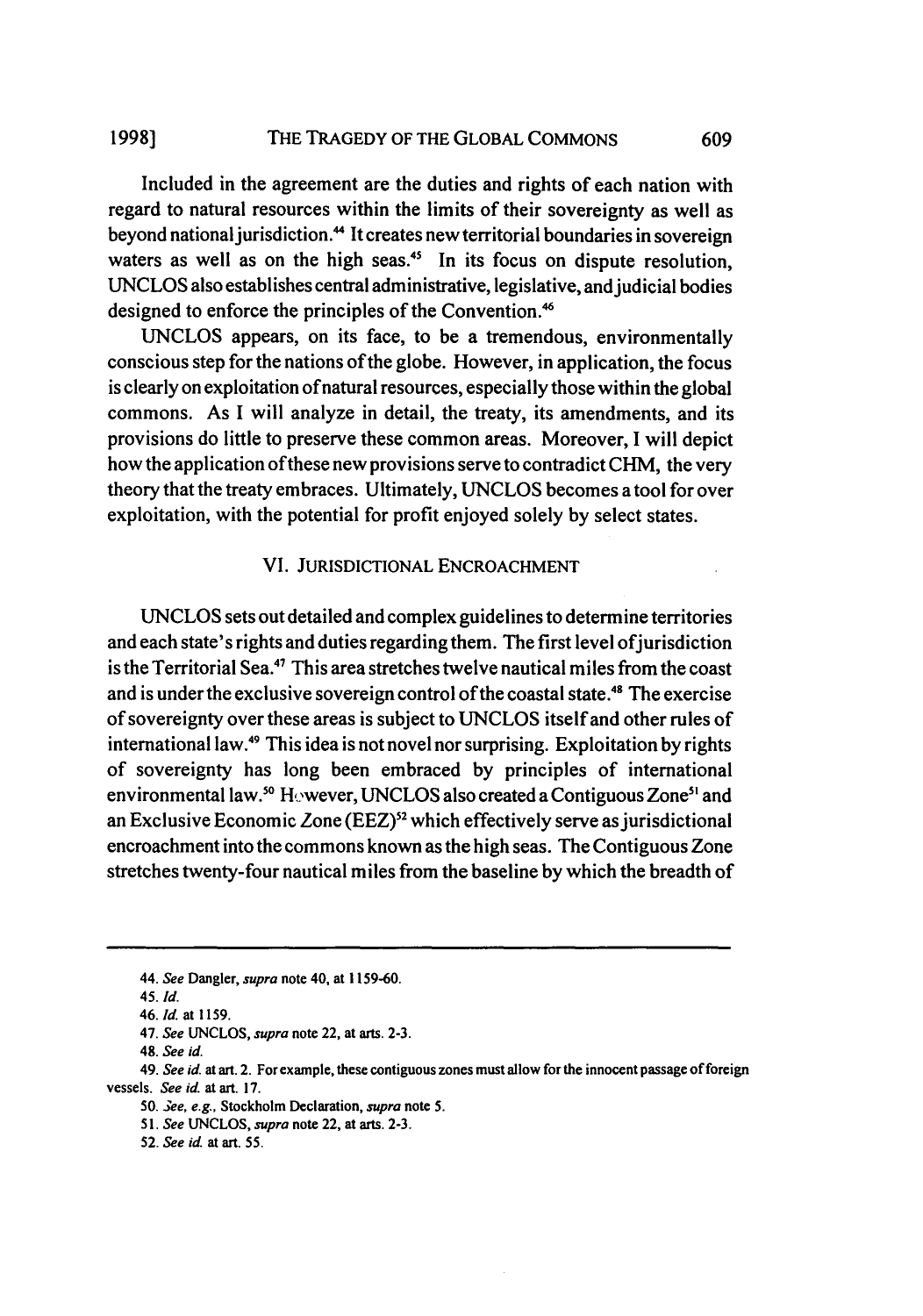the territorial sea is measured, while the EEZ stretches 200 nautical miles.<sup>53</sup> Neither of these areas grant absolute sovereignty of exploitation to the coastal state, but both delineate specific rights enjoyed under sovereignty.<sup>54</sup>

The EEZ is a particular danger to the global commons in two ways. It grants sovereign rights to the coastal state for exploitation of living and nonliving natural resources therein, and it makes the promotion of optimum utilization a mandatory obligation.<sup>55</sup> The focus on maximum exploitation is clearly a danger to the resources in this area. Once again, the states must rely on scientific estimates regarding maximum sustainable yields which, when combined with the mandatory obligation of maximum exploitation, invite overestimation and threaten the common resources. Moreover, this exploitation is primarily for the benefit of the sovereign state. The delineation of the EEZ, in effect, encroaches on areas which were once open to the use of all states,<sup>56</sup> and reserves the profits of the indigenous resources for a single sovereign.

### VII. THE COMMON HERITAGE OF MANKIND AND UNCLOS

UNCLOS labels the sea bed, the ocean floor, and its subsoil beyond the limits of national jurisdiction as the "Area."" This Area is governed **by** the principle of CHM, and the rights to the resources therein are vested to all mankind.<sup>58</sup> Traditional uses include: scientific research, military maneuvers, and telecommunications. These uses have not been affected **by** the establishment of the Area.<sup>59</sup> However, UNCLOS specifically mandates that open use of the Area be for peaceful purposes only,<sup> $\omega$ </sup> and activities must be conducted in a manner that promotes the development of a world economy

610

**<sup>53.</sup> See id.** at arts. **3, 57.**

<sup>54.</sup> *See* Dangler, *supra* note 40. These rights include exploitation of natural resources, nav igation, scientific research, and other activities that do not endanger the territories of other States nor areas beyond national jurisdiction. *See* **UNCLOS, supra** note 22, at arts. 2, **56.**

**<sup>55.</sup>** *See* **UNCLOS,** *supra* note 22, at arts. **60,62** (mandating maximum utilization, and obligating states that cannot reach optimum exploitation to allow other states to enter the EEZ and harvest the surplus).

**<sup>56.</sup>** *See id.* at art. **87** (outlining how the high seas are open to all states for navigation, overflight, telecommunication, fishing, and scientific research).

**<sup>57.</sup> Id.** at art. **1.**

**<sup>58.</sup>** *See* **id.** at arts. **133, 136.** "Resources" as defined **by** Article **133** means "all solid, liquid, or gaseous mineral resources, including polymetallic nodules." **Id.** at art. **133.**

**<sup>59.</sup>** *See* Dangler, *supra* note 40, at **1160.**

**<sup>60.</sup>** *See* **UNCLOS,** *supra* note 22, at art. **138.**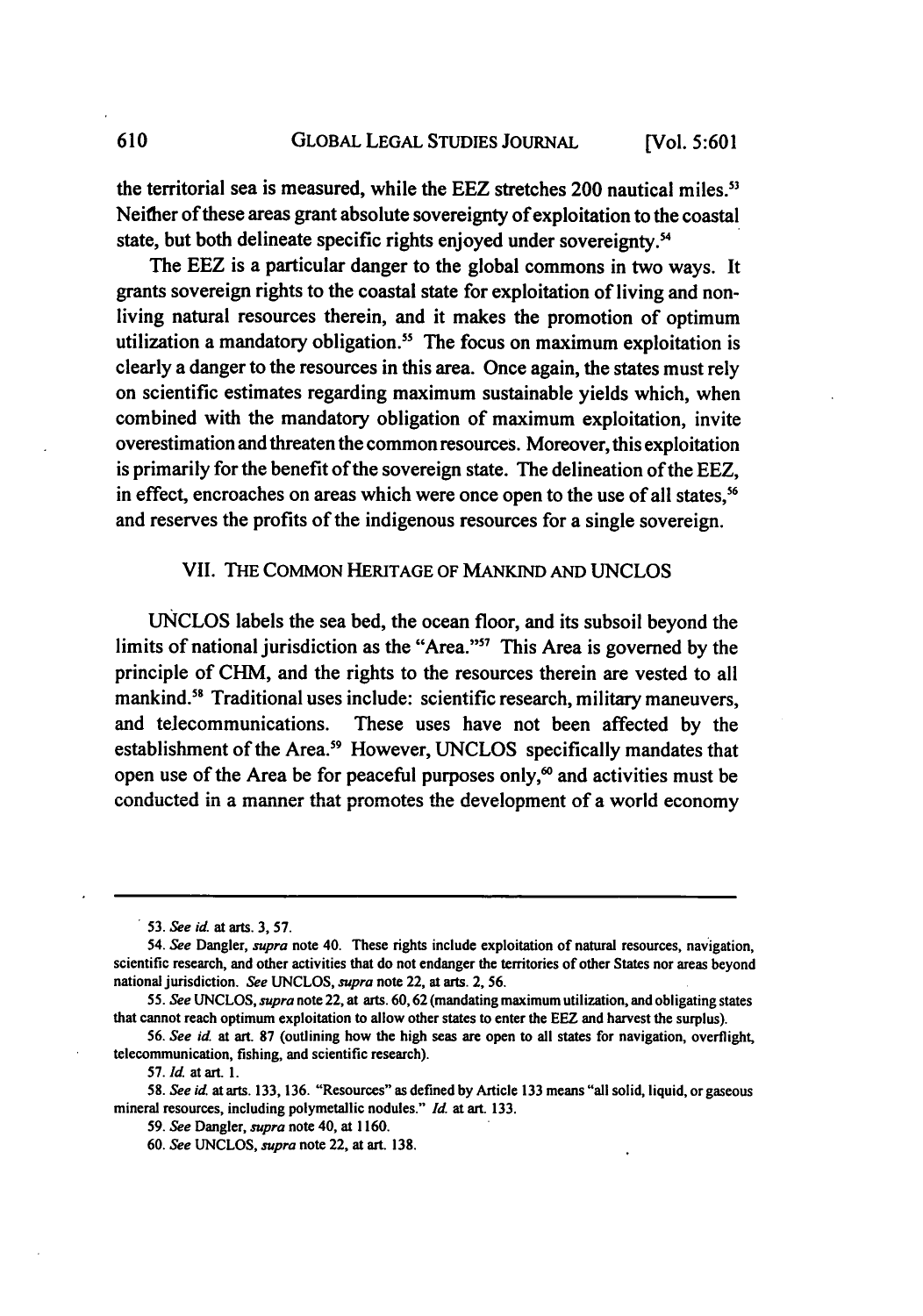#### THE TRAGEDY OF THE GLOBAL COMMONS **1998]**

(particularly in developing nations), fosters international trade, and encourages global cooperation.<sup>61</sup>

611

Clearly the focus in the Area is not on preservation, but exploitation. The agreement not only encourages growth, but makes it obligatory. Growth requires fuel, which is provided **by** the abuse of the commons' natural resources. However, this is not the only problem with the agreement. Amendments to the specific provisions of the international convention repudiate the five principles of CHM as applied to global commons. More importantly, **UNCLOS** establishes a route **by** which select states can reap the benefits of the commons, while others (usually developing nations) are effectively shut out.

#### VIII. STACKING THE **UNCLOS** DECK: PART XI **AMENDMENTS**

It is important to note that **UNCLOS** itself was not entered into force until nearly twelve years after it was signed in Montego Bay.<sup>62</sup> This was due, in large part, to the dissatisfaction of several industrialized nations with Part XI of **UNCLOS.63** This section deals exclusively with the rights, duties, enforcement mechanisms, and administrative management of the Area.<sup>64</sup> Had it not been for several critical amendments in this section, the agreement would not likely have entered into force.<sup>65</sup> As I will discuss in detail, these changes, negotiated **by** the industrialized nations, serve not only to endanger the conservation of the global commons, but to undermine the very premise of **CHM.**

The theory of CHM has been explicitly incorporated into **UNCLOS** in the provisions relating to the Area.<sup>66</sup> Therefore, the application of UNCLOS should uphold the five principles of **CHM** discussed earlier. However, this is not the case. First, the resources found in this defined area are acknowledged as belonging to all nations. Logically, it follows that every nation should have an

*<sup>61.</sup> See id.* at art. **150.**

**<sup>62.</sup>** *See* Dangler, *supra* note 40, at **1159.**

**<sup>63.</sup>** *See id. See also* William **J.** Clinton, Message From the President of the United States and Commentary Accompanying the United Nations Convention on the Law of the Sea and the Agreement Relating To the Implementation of Part XI Upon Their Transmittal to the United States Senate for its Advice and Consent, S. Treaty Doc. No. **103-39, (2d** Sess. 1994) [hereinafter Message], *reprinted in* **7** Geo. Int'l Envtl. L. Rev. **77, 82-83** (1994); Joyner, *supra* note **9,** at 424-25.

*<sup>64.</sup> See* **UNCLOS,** *supra* note 22, at arts. **133-91.** Section 4 of Part **XI** establishes "The Authority", which is a centralized agency in charge of the administration and adjudication of the Area. *See id.* at part **XI,** §4.

*<sup>65.</sup> See* Message, *supra* note **63,** at **15 1.**

**<sup>66.</sup>** *See* **UNCLOS,** *supra* note **22,** at art. **136.**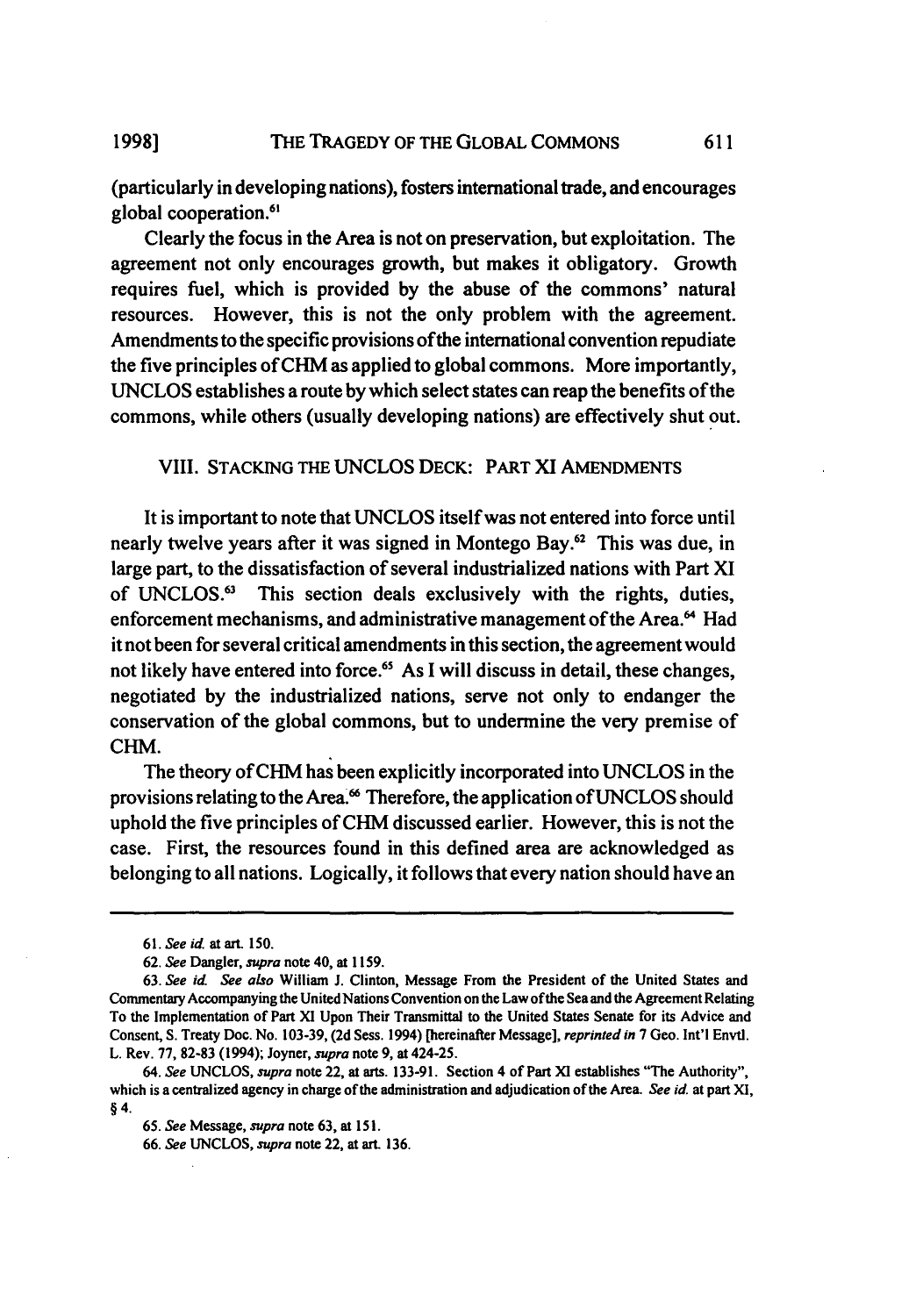equal share in the profits of resource utilization." However, the industrialized nations were not content with this concept, voicing several objections to Part XI.<sup>68</sup> These included objections to: the establishment of a seabed mining regime that did not adequately address the interests of the industrialized nations, the lack of free market philosophy governing resource exploitation in the Area, and the lack of access the industrialized nations had to the natural resources of the deep seabeds. 9 These objections prompted the United Nations to reconsider the Part XI provisions and implement reform.<sup>70</sup> Ultimately, these amendments succeeded in appeasing the concerns of the industrialized nations, but only to the detriment of developing states and CHM.

Born out of this reformation was the modem Part XI and the UNCLOS that was eventually entered into force. Some of the most notable amendments effectively undermine the principle of CHM and serve solely to protect the financial interests of industrialized nations. These include: allowing free market principles to control deep seabed mining, guaranteeing U.S. firms access to deep seabed minerals, eliminating mandatory transfer of technology and production controls, recognizing established seabed mining claims, guaranteeing a seat for the United States on the executive body, and allowing states to apply the agreement provisionally in accordance with their domestic laws and regulations.<sup>7</sup>

Perhaps the most critical theme running through these amendments is that expressed in the Message From the President of the United States which reads, "The provisions ofthe Agreement overhaul the decision-making procedures of Part XI to accord the United States, and others with major economic interests at stake, adequate influence over future decisions on possible deep seabed mining."<sup>72</sup> Obviously, this statement is at odds with CHM. Under common heritage, all nations share equally in profits.<sup>73</sup> Yet equal profit sharing cannot be reconciled with allowing free market principles to control deep seabed mining. In a free market, there are no safeguards to ensure that all share equally in financial gain. Only those that have put the resources on the market stand to profit. Developing nations lack the money and the technology to keep

**<sup>67.</sup>** This is set out in the third principle ofCHM. Joyner, *supra* note 24, at **31.**

**<sup>68.</sup>** *See* Dangler, *supra* note 40, at **1162.** *See also* Message, *supra* note **63,** at 151.

**<sup>69.</sup>** *See* Message, *supra* note **63,** at 151.

**<sup>70.</sup>** *See* id.

*<sup>71.</sup> See* id. at 82-83.

**<sup>72.</sup>** *Id.*

**<sup>73.</sup>** Joyner, *supra* note 24, at 3 **1.**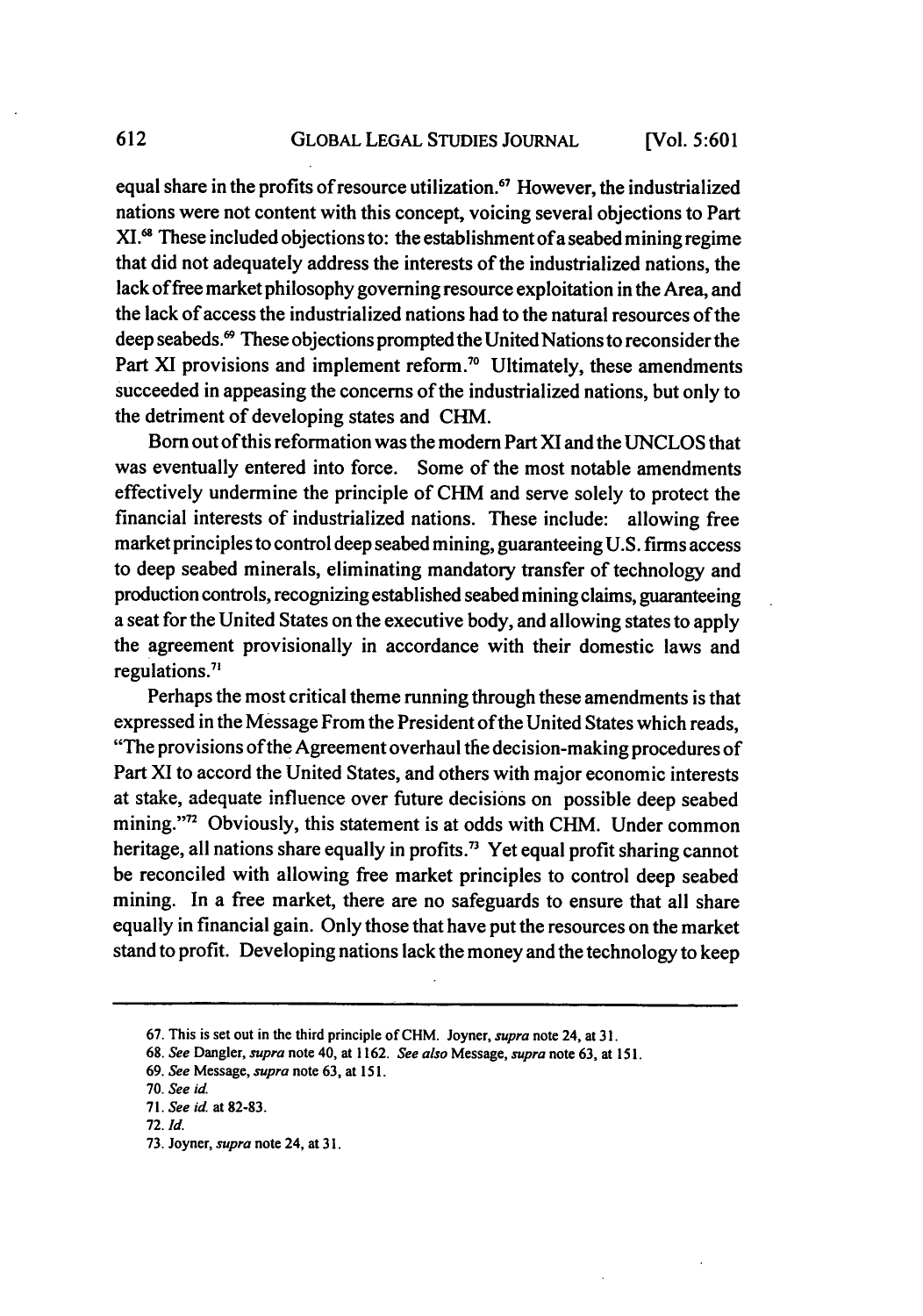up with their industrialized counterparts. Accordingly, the developed nations hold both the mining claims and the technology to benefit from them. Consequently, if previous mining claims are recognized and industrialized nations are allowed to hoard technology,<sup>74</sup> developing nations are effectively shut out of ever participating in the free market.

The amendments to Part **XI** necessarily effectuate control over the sea **by** wealthy states. Resource domination **by** financially and technologically empowered states is at direct odds with the CHM. Under **CHM,** there is no allocation of resources; instead, common areas are managed **by** collaborative effort.<sup>75</sup> Accordingly, "popular universal interests," not national interests, "assume priority."76 The amendments assure that those nations with major economic interests will have adequate influence.<sup> $\eta$ </sup> Ultimately, the renovated Part **XI** successfully contradicts the CHM principle that it purportedly promotes.

#### **IX.** THE **CONVENTION** ON **BIOLOGICAL** DIVERSITY

The Convention was signed on June **5, 1992** and entered into force on December **29, 1993.7"** The basic premise of this agreement is the acknowledgment that conservation and the sustainable use of biological diversity are crucial to meeting the needs of present and future generations.<sup>79</sup> The Convention places particular importance on eliminating poverty, while promoting economic and social development.<sup>80</sup> As a means to that end, the Convention advocates fair and equitable sharing of benefits derived from resource use, fair access to genetic resources, and transfer of technology.<sup>81</sup> Although the Convention's provisions are subject to states' sovereign rights,

**81. See id.**

<sup>74.</sup> This concept contradicts the theory of CHM as applied to global commons. Principle 5 states that research conducted in those areas would be readily available to interested parties. **Id.** at **31-32.**

**<sup>75.</sup> Id.** at **31.**

**<sup>76.</sup> Id.**

**<sup>77.</sup> See** Message, *supra* note **63,** at **82-83.**

**<sup>78.</sup> See** Convention, **supra** note **23,** at **73.**

**<sup>79.</sup>** *See id.*

**<sup>80.</sup> See id.**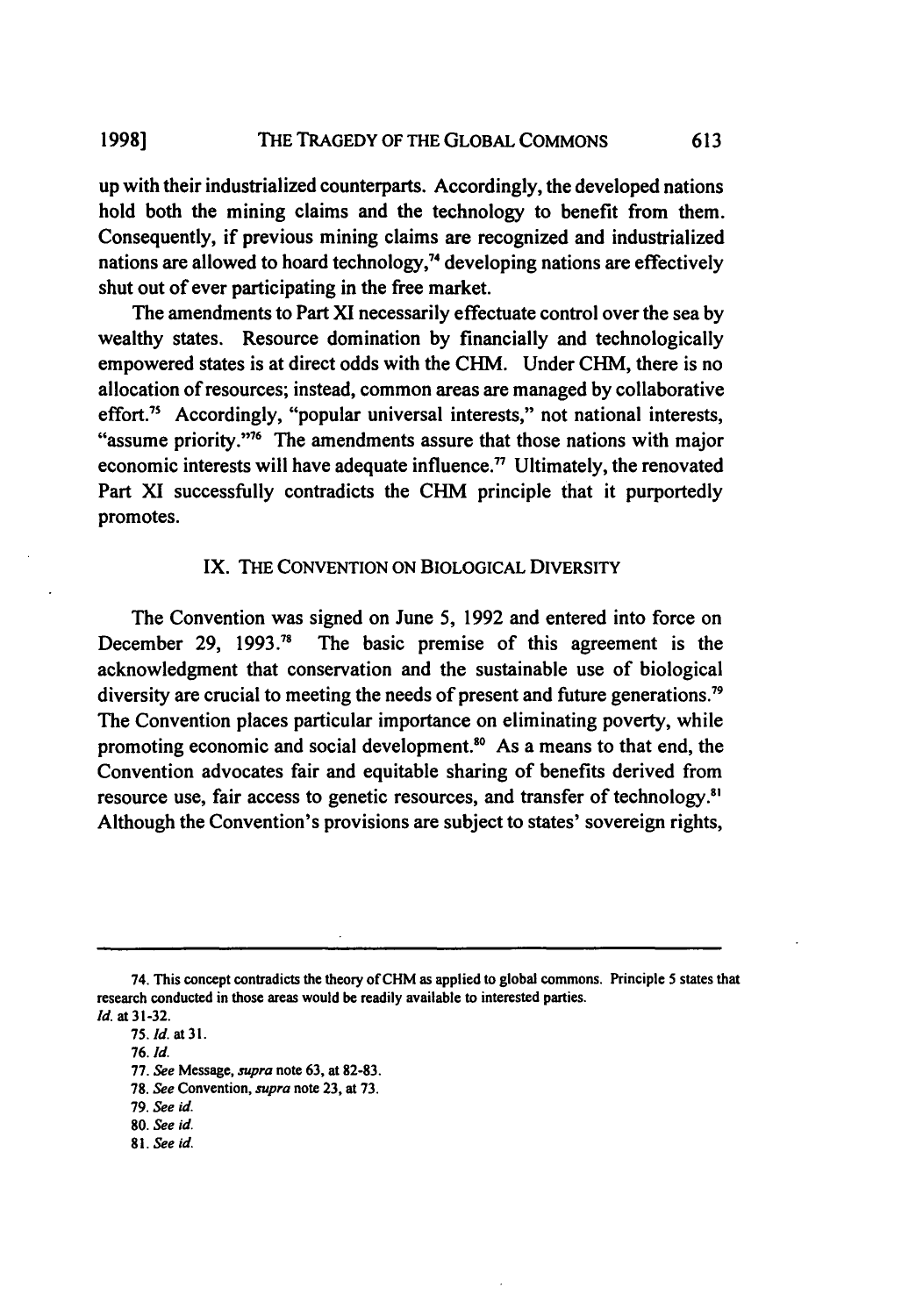they apply both within states territories and beyond the limits of national jurisdiction.<sup>82</sup>

There are clearly several similarities in the motivations ofUNCLOS and the Convention; however, there is a critical difference in methodology. While UNCLOS embraces the theory of CHM, the Convention views biodiversity as a natural resource.<sup>83</sup> Under the Convention's methodology, therefore, resources can be allocated and unilaterally exploited.<sup>84</sup> Accordingly, for global commons areas like the high seas, states are entitled to exploit the resources; however, this right is coupled with a duty not to cause environmental harm.<sup>85</sup> Once again, a theory is proffered that appears to be an environmental shield: promoting development while conserving nature. However, in application, the Convention's focus on exploitation and its ultimate lack of enforcement mechanisms forsake global commons for individual gains.

As previously stated, the theory of sustainable development is a dangerous one. On the surface it makes conservation an economic incentive. However, its reliance on accurate scientific data, free transfer of technology and information, and effective enforcement procedures makes it a method for over exploitation. Since the imperative is maximum utilization, there is an incredible incentive for free-riders. Moreover, because global commons, like the high seas, are shared **by** all nations the costs of overuse are shared **by** all as well. This common pooling of resources is what leads to the Tragedy of the Global Commons.

It has been argued that common property is not necessarily subject to Hardin's theory of the Tragedy.<sup>86</sup> However, in order to have optimal management of commons, certain essential elements must be met.<sup>87</sup> These include a strict limitation on the number of people allowed to use the resource and open communication among users to promote monitoring and enforcement.<sup>88</sup> Moreover, there are certain characteristics of common property that can make them most manageable: resources that are stationary and resources that can be

614

**<sup>82.</sup>** *See id.* Since this note deals with global commons, **I** will only **be** addressing the Convention as it applies to the areas beyond the limits of national jurisdiction.

*<sup>83.</sup> See* Christopher C. Joyner, *Biodiversity in the Marine Environment: Resource Implications for the Law of* the Sea, 28 **VAND.** J. **TRANSNAT'L L. 635, 648 (1995).**

**<sup>84.</sup>** *See id.*

**<sup>85.</sup>** *See* Stockholm Declaration, *supra* note **5.**

**<sup>86.</sup>** *See* Bosselman, *supra* note **15,** at **395-96.**

**<sup>87.</sup>** *See id.*

**<sup>88.</sup>** *See id.*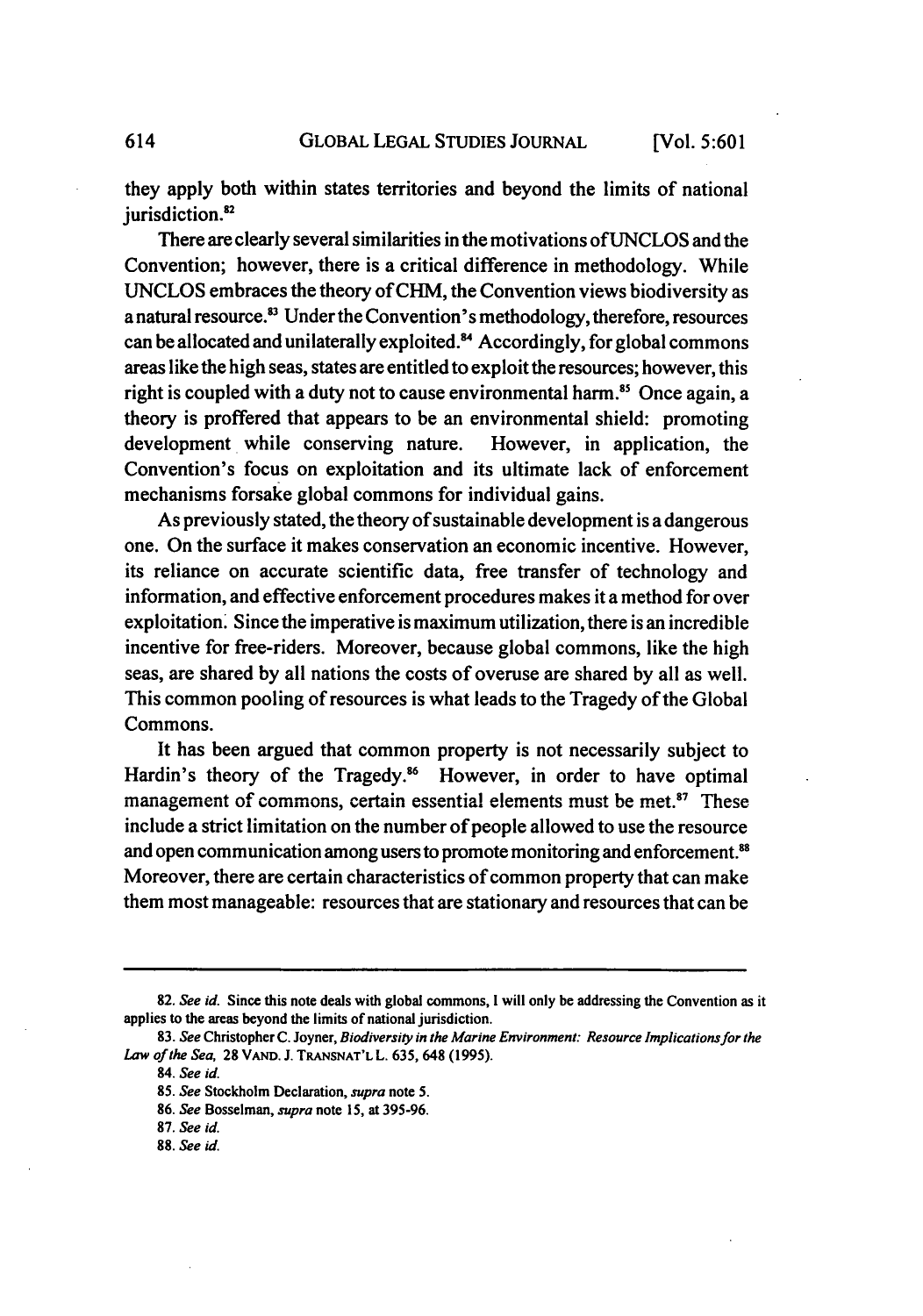stored.<sup>89</sup> Both of these characteristics aid in the allocation of the rights to a common resource.<sup>90</sup> In applying these principles to global commons, like the high seas, the inherent flaws become patent.

First, global resources are anything but restricted in number of users. The very premise of global commons is that they are open to all nations. Second, open interaction between international users to allow for accurate monitoring and enforcement is often impractical if not impossible.<sup>91</sup> Communication between international parties depends on a plethora of factors including: international relations, availability oftechnology to all parties, and availability of resources to allow for communication. The resources included in the global commons do not even lend themselves to being optimally managed in the commons. Migratory fish and mammals are **by** no means stationary nor easily stored. Accordingly, it appears that the likelihood of the Tragedy of the Commons occurring is not lessened when dealing on a global scale.

The provisions of the Convention itself make Hardin's theory even more likely. Most importantly, there is a lack of effective enforcement mechanisms designed to limit exploitation. The Convention focuses on self regulation.<sup>92</sup> In application to areas beyond national jurisdiction, the agreement merely directs Contracting Parties to "as far as possible and as appropriate, cooperate with other Contracting Parties. . . .<sup>"93</sup> This language is not only weak, but ambiguous. Clearly, with no definite mechanisms to limit exploitation, no individual user has an incentive to practice self-restraint.<sup>94</sup> Consequently, the expanse of the common areas combined with the nature of the resources therein, make global commons a prime target for the Tragedy of the Commons. Providing all states effectively unpoliced access to deceptively finite resources is like letting kids loose in a fully stocked candy store. Regardless of best intentions, eventually, when someone reaches for a cookie, the jar will be empty. Unfortunately, the Convention does more to advance this possibility than prevent it.

**<sup>89.</sup>** *See* **id. at 396.**

**<sup>90.</sup>** *See* **id.** at **396-97.**

**<sup>91.</sup>** Note the reluctance of developed nations to share technology under **UNCLOS.**

**<sup>92.</sup>** *See* Convention, *supra* note **23,** at arts. **6-7.**

**<sup>93.</sup>** *fd.* at art. **5.**

<sup>94.</sup> *See* Bosselman, *supra* note **15,** at **391-92** (stating that "Hardin drew the conclusion that we must 'explicitly exorcize' the 'invisible hand' when dealing with problems involving commons. Conscience would not be enough; coercive measures would be required.").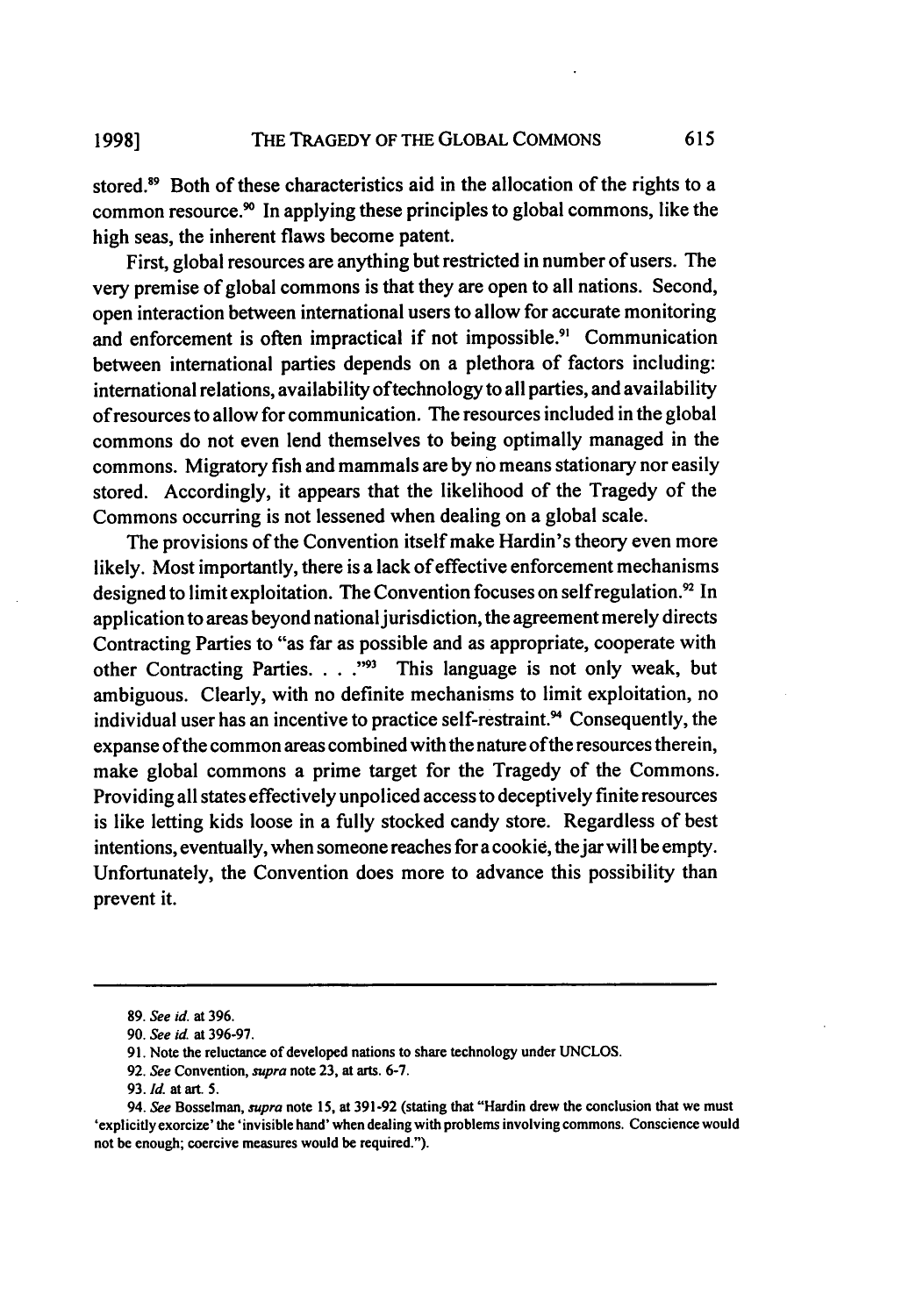#### X. THE INTRINSIC PROBLEM OF GLOBAL COMMONS

Even considering the problems discussed regarding the exploitation and regulation of shared global resources, there exists a more fundamental problem. It lies within the very classification of commons as "global." As Hardin proffered, resources are subject to overuse even within areas as relatively small as communal grazing pastures.<sup>95</sup> When vast and complex ecosystems like the high seas are involved, there is much more opportunity for the Tragedy to occur. The reasons are simple, there are many more users, and there is much less incentive for self regulation.

Common pool resources are those which are shared in "indefinite proportions" with others.<sup>96</sup> Common pool problems arise when there are no defined property rights to an exhaustible resource. $\frac{37}{10}$  In the case of global commons, you have an incalculable amount of people utilizing a limited reserve. Only the situation is even more precarious. The global resources are, as their name implies, global supplies. Unlike Hardin's example, we are not dealing with a localized pasture. Contained extirpation is unfortunate, but not necessarily irreversible. Annihilation of a global resource is final. Once a human society effectively wipes it out, the global resource is gone forever.

There are conditions under which common pool problems can be solved.<sup>9</sup> They include limited resource access to a close-knit group, enforcement of this limited access, and relatively equal access to the resource among the users.<sup>99</sup> First, the benefit of a close-knit group utilizing a resource is in the structure of the group. Such communities allow for open communication and shared detriment to over exploitation as well as more efficient policing. Accordingly, these groups can create norms and enforcement mechanisms which curb the overuse incentive. **"** Second, regulation of common pool resources is prone to attacks of opportunists.<sup>101</sup> "[W]ealthy, powerful, high-status, or simply violent members of the group [are able to] push through rules that favor them at the

<sup>95.</sup> *See* Hardin, *supra* note **15.**

<sup>96.</sup> Richard A. Epstein, *Why Restrain Alienation?,* **85** COLUM. L. REV. 970,978 (1985).

<sup>97.</sup> *See* Susan Block-Lieb, Fishing in Muddy *Waters: Clarifying the Common PoolAnalogy as Applied* to the Standard for Commencement of a Bankruptcy Case, 42 AM. U.L. REV. 337, 373 (1993).

<sup>98.</sup> *See* Eric A. Posner, *Law, Economics, and Inefficient Norms,* 144 **U.** PA. L. REv. 1697,1740(1996). 99. See id.

<sup>100.</sup> *See* id.

<sup>101.</sup> *See* id. at 1741.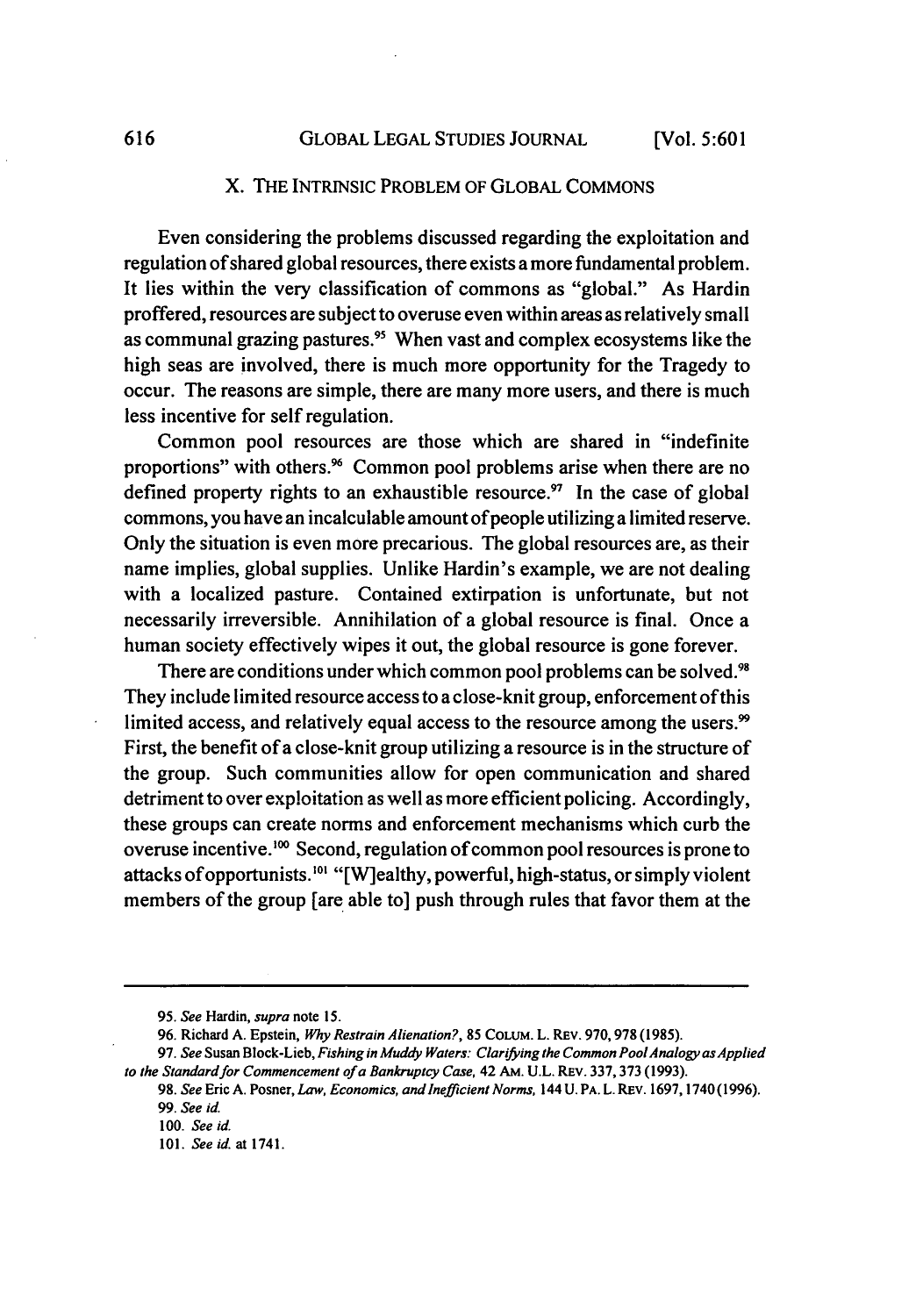expense of the group and of the pool." $^{102}$  Without equal access and effective enforcement, there is no incentive for individuals to comply. The members of the group who are not benefitting from biased and ineffective rules would be unlikely to practice altruistic self-regulation.

These conditions for common pool success are patently lacking in the case of global commons. First, there is no limited and akin group allowed sole access to a resource. Global commons are beyond the reach of any sovereign jurisdiction, and therefore are open as global reserves. Considering world politics and international relations as they exist today, it is unlikely that the global community would neatly fit into the classification of a "close-knit group." Second, as previously discussed, opportunism by empowered entities is an undeniable presence in the regulation of global commons. Since states with financial prowess can dictate how global resources will be utilized to their benefit, there is little incentive for the less powerful states to take part in the negotiation process. Accordingly, this leads to less participation in preservation treaties and therefore less effective efforts to protect the global commons.

#### XI. CONCLUSION

If global commons can be epitomized as a kindergarten sandbox, then International Environmental Law is the teeter-totter of the legal world. It seeks to find a balance of competing interests. On one side sit economic concerns, enveloping growth, development, and wealth maximization. On the other side sit environmental concerns, encompassing preservation, conservation, and the interests of future generations. Perched precariously in the middle is the fate of our natural resources. As long as both sides stay balanced, there remains an even playing field. However, as soon as one side is given more weight, the fate of resources topples and an entire assemblage of valid concerns is left up in the air, feet dangling.

Truly, in order to have international environmental agreements that are effective, there must be compliance. Realistically, there is no greater catalyst than money in a globe that is run by, for, and with it. Aesthetics, altruism, and the intrinsic value of life are noble causes, but subjective. Science is more objective, but often misunderstood and mistrusted. However, everyone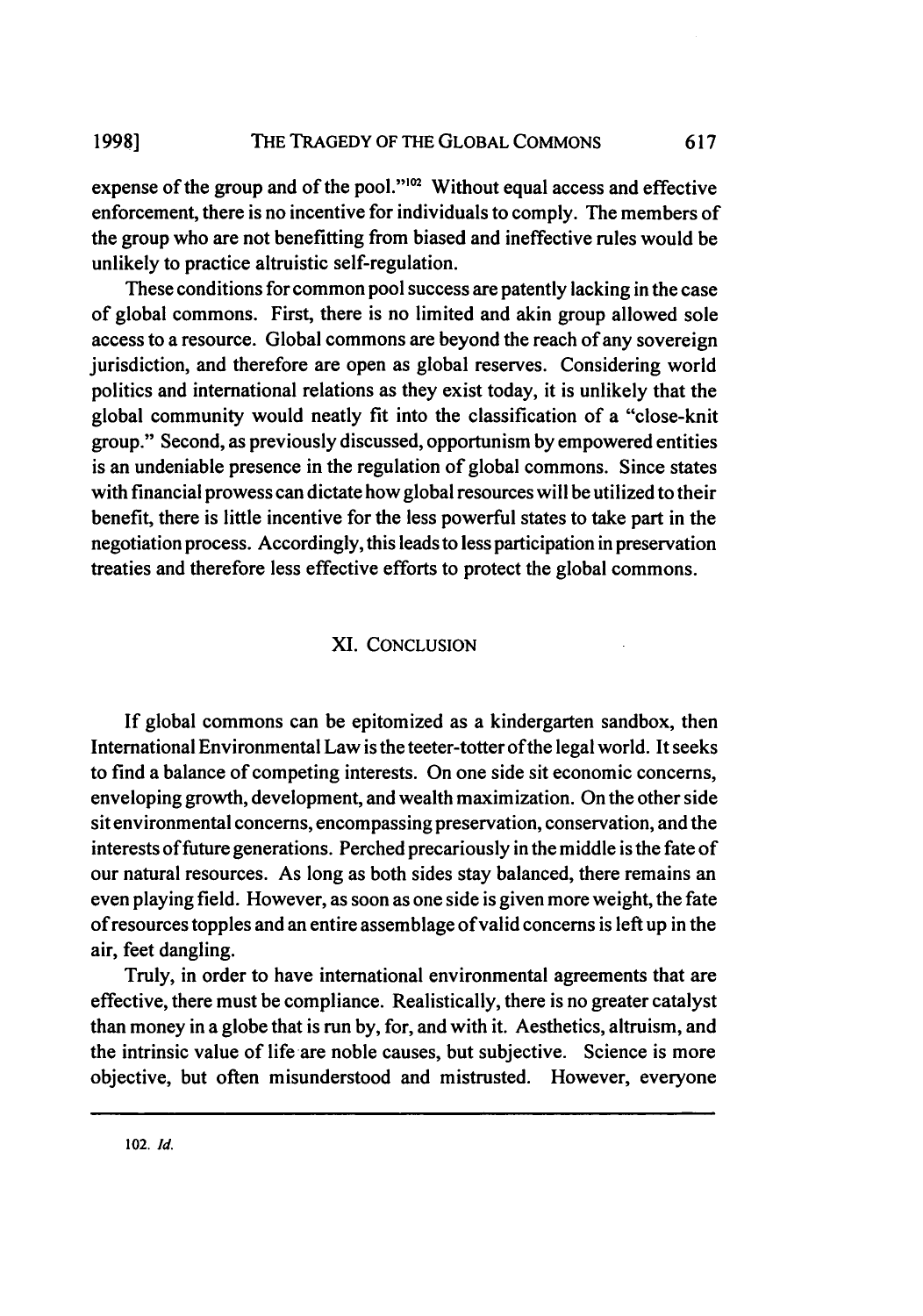comprehends the concept of profit and the power it holds. So while few people understand the organic chemistry involved in making a space-age polymer, most everyone recognizes that you can sell the end product as a \$1.99 Super Ball for a nice profit.

618

International environmental law undoubtedly has to reflect such economic concerns. The explanation is a simple one. While few people could comprehend what it would be like to have no ecosystem capable of supporting human life, almost everyone can imagine what it would be like to have no money. I find this an inherent irony considering it is quite possible to survive without the latter, but not the former. However, most people fail to make the connection. Society sees currency as the source of sustenance. Few look deeper to see that the environment is the actual, seminal source of life support.

The trick to international environmental agreements is recognizing these economic concerns and priorities, but tempering them with the realities of the environment and basic human nature. For example, no resource can withstand persistent exploitation, but most individuals are driven to over exploit in pursuit of their own best interests. Resource consumption is a necessary and inherent part of species survival and prosperity. It would be inane to fashion a protocol that ignores this. However, society must recognize that "species survival and prosperity" does not exclusively mean human survival and prosperity. For without the multitude of species currently surviving, humans would cease to prosper. Knowing this, international environmental law should be designed to allow for effective, qualified resource exploitation. Protocols of conservation and self regulation should contain the promises of financial gain, but also effective enforcement mechanisms. The temptation of profit encourages initial participation in the treaties, while enforcement encourages continuing compliance. Ifeither aspect is omitted or sufficiently weak, noncompliance and over exploitation will result.<sup>103</sup>

At their core, both CHM and sustainable development are theories worthy of merit. Both recognize economic goals and environmental concerns. The same holds true for the UNCLOS and the Convention on Biodiversity. However, in their incorporation and application, they lack proper enforcement mechanisms and balance of competing interests. In short, the teeter-totter is

**<sup>103.</sup>** *See* Hardin, *supra* note **15.** Hardin **fully** realized the lack of self restraint individuals have when it comes to personal gain. He also recognized the need for limits on exploitation to avoid drastic results. Hardin stated: "Freedom in a common brings ruin to all." *Id.* at **1244.**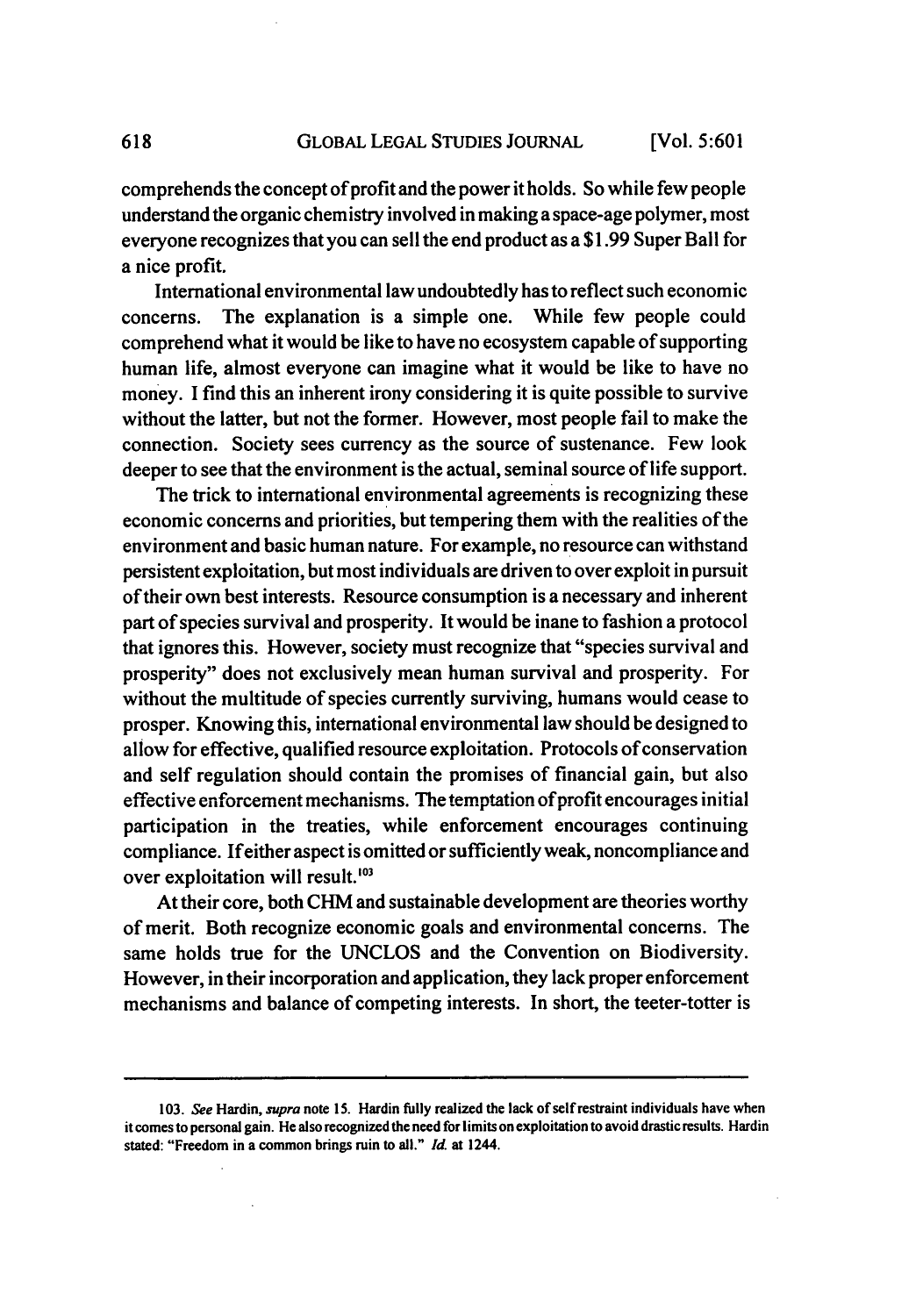### 1998] **THE TRAGEDY OF THE GLOBAL COMMONS** 619

askew. Future international environmental agreements must keep both sides on an even level in order to properly protect our global commons from tragedy.